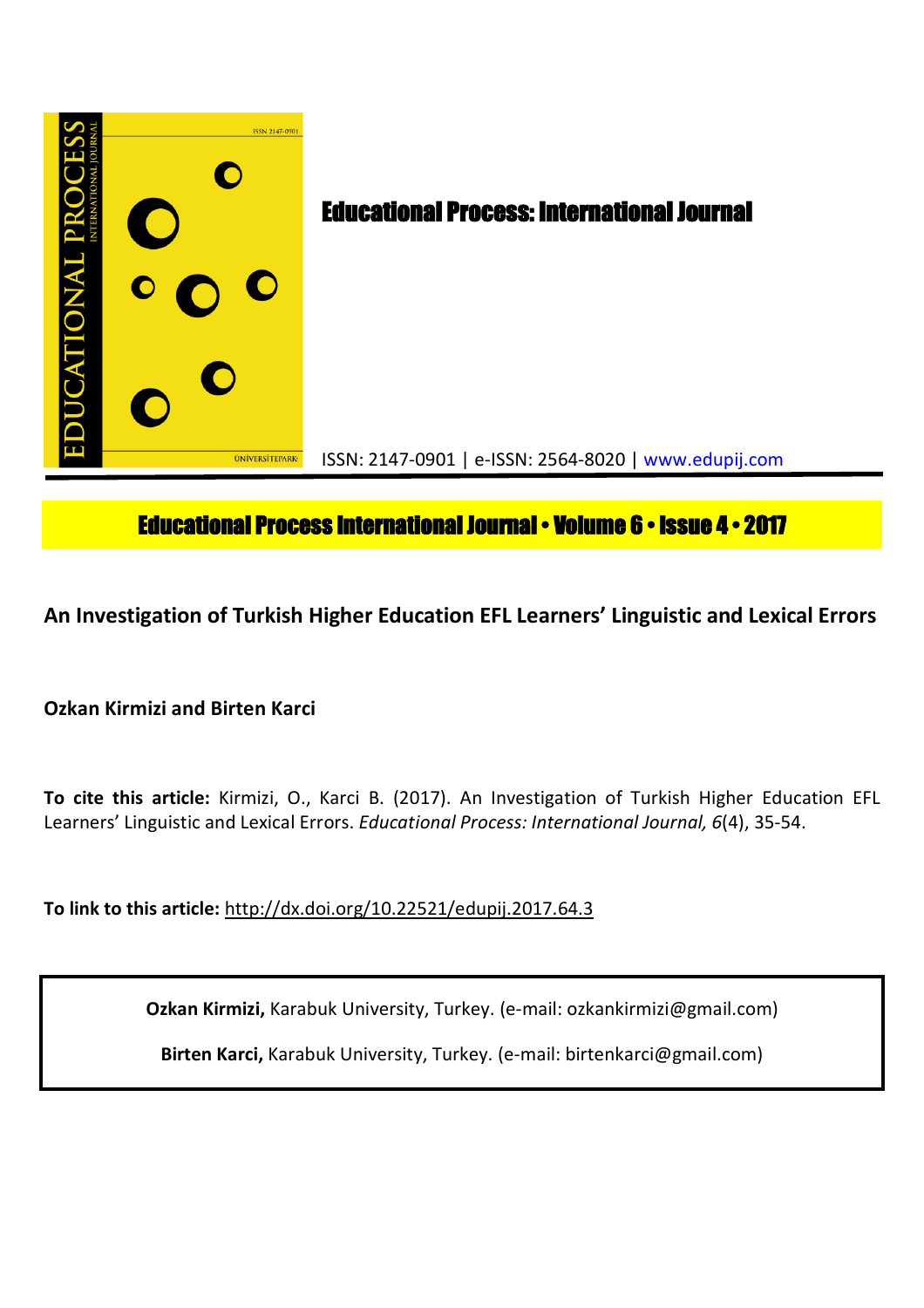# **An Investigation of Turkish Higher Education EFL Learners' Linguistic and Lexical Errors**

## OZKAN KIRMIZI and BIRTEN KARCI

## **Abstract**

The aim of the current study is to investigate Turkish EFL learners' linguistic and lexical errors and their causes. The participants were 30 second year English Language and Literature level students at Karabuk University, Turkey. The students were asked to write an essay about "The Qualities of a Good Language Teacher" as an ordinary English language exercise in the class. As a next step, the essays were collected and analyzed based on the taxonomy of Wakkad (1980) and Tan (2007). Error analysis indicated that the five most common errors were *articles*, *word choice*, *prepositions*, *word order* and *subject-verb agreement*. The major causes of these errors were attributable to limited v*ocabulary, poor grammar knowledge* and *interference from first language.* The analysis also revealed the most common cause of the errors as being L1 interference.

**Keywords:** error analysis, lexical errors, contrastive analysis.



………………………………………........….....………………………………...…………… EDUPIJ • ISSN 2147-0901 • e-ISSN 2564-8020 Copyright © 2017 by ÜNİVERSİTEPARK edupij.com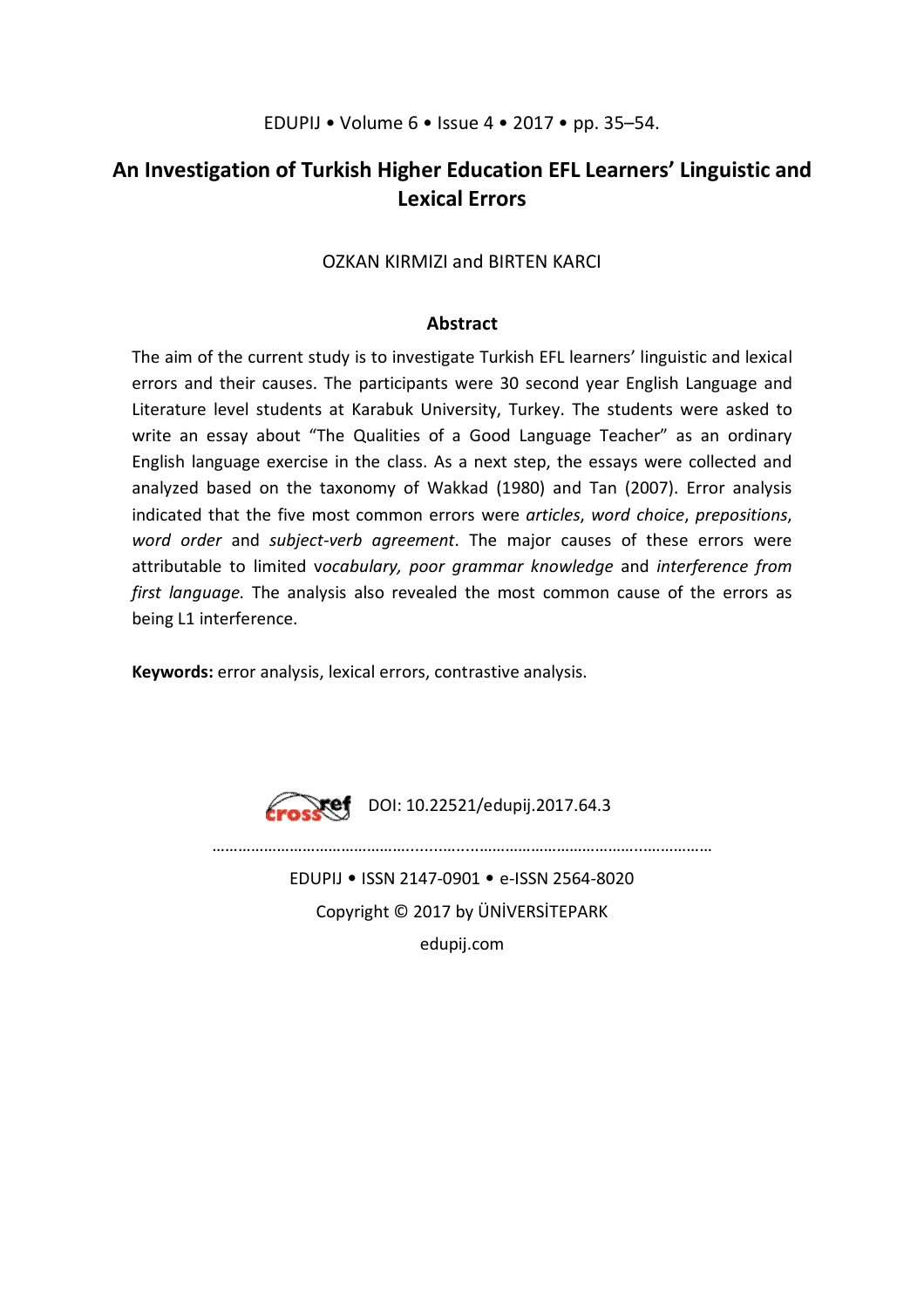#### **Introduction**

Contrastive analysis was the main paradigm for studying foreign language learning during the 1950s and 1960s. According to the Contrastive Analysis Hypothesis (CAH), L1 interference was the main barrier to second language acquisition (SLA). However, CAH was thought to fall short of accounting for the whole process of L2 learning. As such, *Error Analysis* (EA) was suggested by researchers as a new approach to investigate student errors (Jalali & Shojaei, 2012). EA is based on attributing learner errors to different feasible sources, not only interference from learners' first language (Brown, 2000b, p. 218). Proponents of EA hold the view that errors are vital in describing learners' language development, which is referred to as *interlanguage* by Selinker (1972). The existence of interlanguage indicates that learners have the ability to create and test hypotheses of the L2 grammar, which are defined as the internalization of L2 rules. Therefore, as was indicated by the study of Ellis (1985), analyzing learner errors can be a guide to understand the nature of the learning process.

In general, there are two main error types. The first one is developmental errors which develop gradually over time within the learning process. The second type of errors are called fossilized errors which are more permanent and impervious to change (Richards, 1974). According to Richards (1974), developmental errors reflect a learner's competence at a given state and indicate some of the general characteristics of language acquisition. According to Dulay and Burt (1974), developmental errors are similar to the errors children make as they acquire their first language. As was introduced by Selinker (1972), the term fossilization is "the lo term persistence of the non-target-like structures in the interlanguage of non-native speakers" (Selinker & Lakshmanan, 1992, p. 197). Selinker believes that fossilization refers to a point where the process of language learning comes to a halt although continuous input is provided.

In the literature, scholars seem to converge on the point that errors are of significance based on three reasons. In the first place, errors inform teachers how far learning goals have been achieved or how far the student has progressed. Corder (1967) states that they provide important information to the teacher as to "how far towards the goal the learner has progressed and, consequently, what remains for him to learn" (p. 167). Secondly, error analysis provides insight into how second languages are learned and what phases learners go through in SLA. Finally, errors are an inevitable part of the SLA process due to the fact that they are used for testing the hypotheses that students form in the process of language learning.

Considered to be the father of EA, Corder (1967) stated that errors are an indispensable part of L2 learning. According to him, there are two aspects of errors: theoretical aspect and applied aspect. Theoretically speaking, errors are gateways to understanding what and how an L2 is learned. The applied aspect of errors indicate that errors enable practitioners or teachers to adapt their pedagogical approaches based on the findings of error analysis studies. In short, errors analysis can be both diagnostic in the sense that it enables to identify problematic areas and prognostic in the sense that it enables practitioners to modify learning materials (Zawahreh, 2012).

Recently, there has been renewed interest in the functions of error analysis. Firstly, it is indicated that EA serves the dual purpose of finding the proficiency level of students and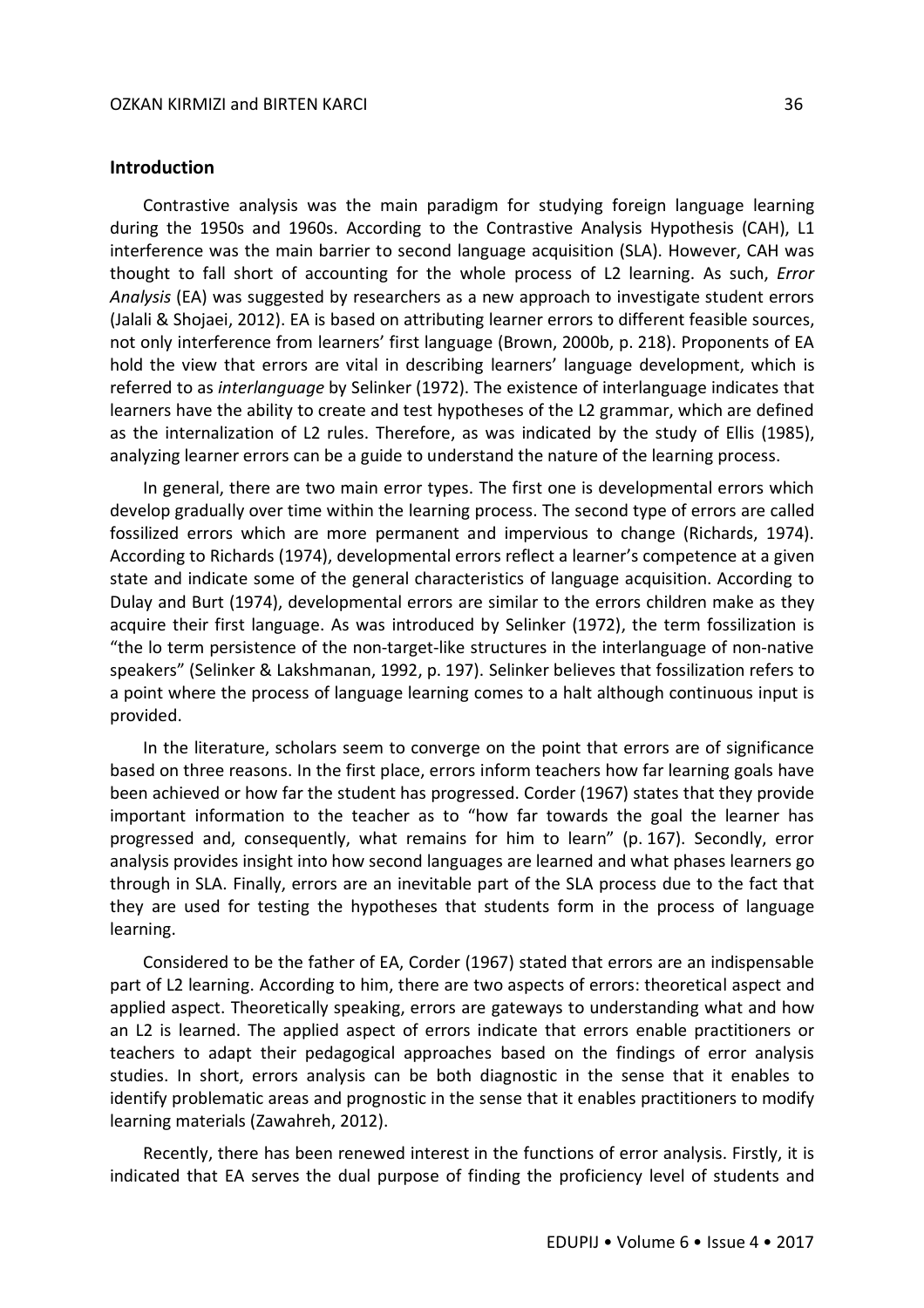obtaining information about common difficulties in language learning. Secondly, Candling (2001) underlined the role of EA in monitoring learner errors and their capacity to underline the potential of EA in determining the crucial steps of L2 learning. Other scholars also emphasize the role of EA in identifying learner progress and drawing conclusions to direct and modify the learning process (Ferris, 2002; Mitchell & Myles, 2004).

#### *Causes of errors*

In L2 learning, errors may result for a number of reasons. In the first place, according to Brown (2000b), some errors stem from interlingual interference or L1 interference. Brown (1994) states that when beginner L2 learners have not yet learned much about L2; hence, they assume that it "operates like the native language" (p. 65). Bennui (2008) worked on and described aspects of L1 interference in students' paragraph writing, and found problems with lexicon since students translated words from L1 (Thai) to L2 (English). Problems were also found with word order, subject-verb agreement, verb tense, prepositions, and noun determiners, are all due to L1 syntactic interference. Similarly, Kırkgöz (2010) analyzed beginner students' essays for punctuation and capitalization and found that their errors were mostly due to L1 (Turkish) interference. Falhasiri, Tavakoli, Hasiri, and Mohammadzadeh (2011) also found that the most frequent errors resulted from L1 (Persian) interference, and the misuse of prepositions as the most frequent errors of interference.

#### *Literature Review*

Writing is the most demanding skill for a learner, which is why **s**ome kinds of errors are international while learning a foreign language. Hence, before analyzing students' errors, the related literature was reviewed with regard to error analysis. "Errors can be observed and classified to reveal something of the system operating within the learner" (Brown, 2000b, p. 218). By utilizing the errors, new strategies can be developed in order to help students' acquisition of a second language. Error analysis was first introduced by Fries (1945) and Lado (1957), who claimed that learners of foreign or second language make errors during their learning process and that these errors could be predicted based on differences between their native language and second language in which they are learning.

Literature on EA indicates that one area of difficulty for non-native speakers is prepositions. In fact, prepositions seem to put a heavy burden on almost all language learners (Mukattash, 1986). According to Pittman (1966) and Zughoul (1979), prepositions are notoriously known for their downright unpredictability. Celce-Murcia and Larsen-Freeman (1999) believed that non-native speakers of English tend to have three types of problems with prepositions: (1) choosing the wrong preposition; (2) omitting a needed preposition; and (3) using a preposition where one is not needed.

Celce-Murcia and Larsen-Freeman (1999) stated that prepositions are mostly problematic for non-native speakers. Takahaski (1996) believes that the greatest problem EFL learners face is the correct usage of prepositions. According to Jalali and Shojaei (2012), for example, most Persian EFL learners are rather more competent in English grammar and vocabulary; nonetheless, they experience serious problems with prepositions. Likewise, there are other studies that found prepositions pose a difficulty on the part of EFL learners (Abushihab, 2014; Delshad, 1980; Erarslan & Hol, 2014; Scott & Tucker, 1974; Yuan, 2014).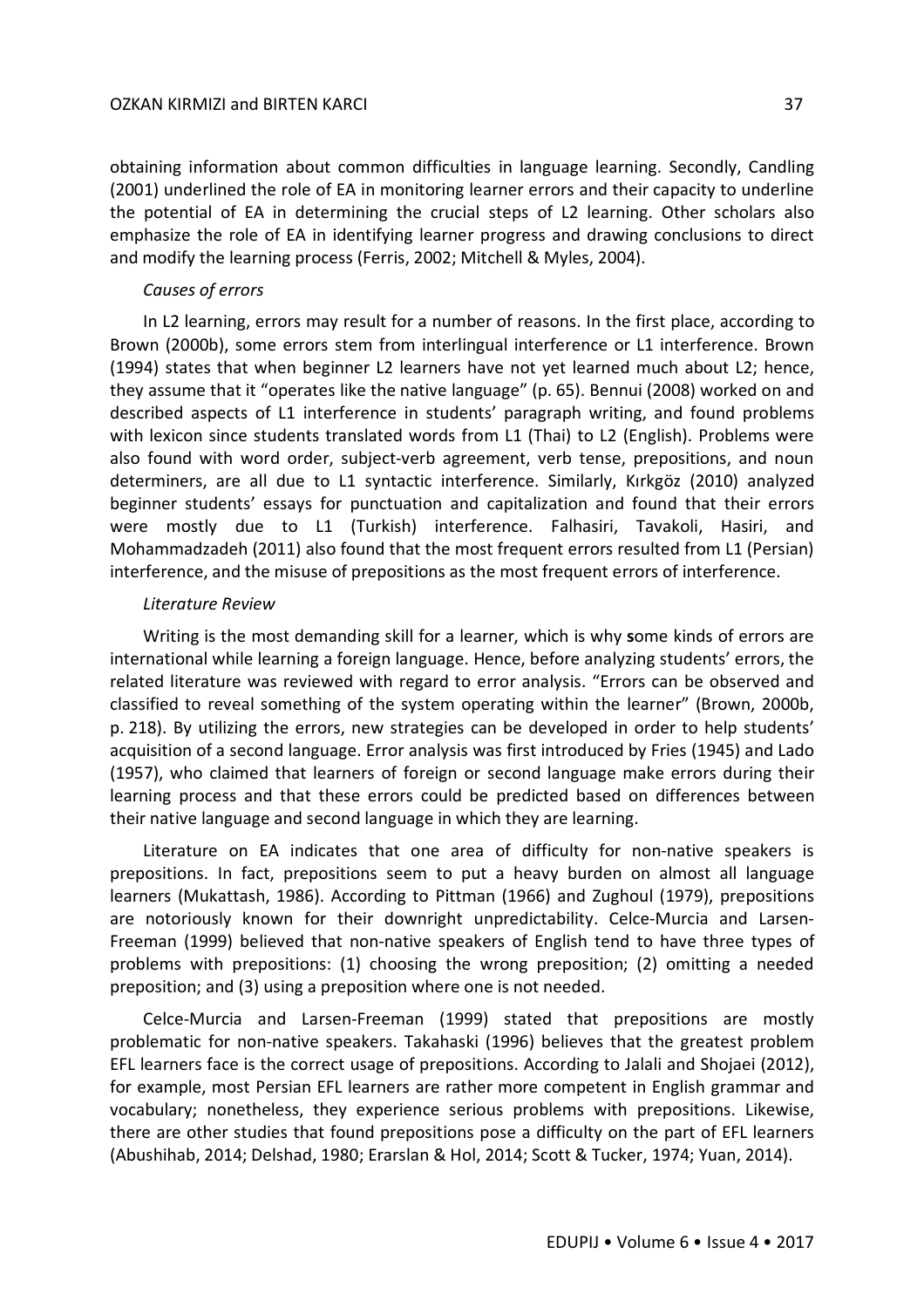#### OZKAN KIRMIZI and BIRTEN KARCI 38

Zawahreh (2012) carried out a study on the written English errors of tenth grade students in single-sex female and male schools in Ajloun, Jordan. The main aim of the study was to identify the written errors of English committed by tenth graders, to estimate the predominant and minor errors and to suggest causes leading to these errors. To this end, 350 students were selected randomly from a group of schools in Ajloun and they were asked to write a free essay. The essays were then collected and analyzed based on predetermined error classification. The errors were arranged in five groups, from the most predominant to least: (1) morphological errors of lack of agreement between subject and the main verb; (2) function words errors, insertion of prepositions; (3) syntax errors, omission of the main verb; (4) tenses errors, using present instead of past; and (5) lexical items errors, lexical items wrongly used in place of others.

Omidipour (2014) analyzed the errors of adult Persian learners when writing in English. 40 Persian learners of English were asked to write about two different topics based on their book. First, errors were identified and then the researcher classified them into three major categories as; 1. Orthographic Errors, 2. Syntactico-morphological Errors, and 3. Lexicosemantic Errors. The results of the study showed that errors in foreign language learning can be seen as a natural phenomenon and also how the crucial impact of L1 is inevitable.

In the Turkish context, there seem to be few studies that focus on identifying the errors conducted by L2 learners. Kırkgöz (2010) worked on the types of written errors of Turkish students at the beginner level under two main categories, *interlingual* and *intralingual.* She stated that "the early stages of language learning are characterized by a predominance of interlingual errors." (p. 4357). The results of her study indicated the important role in proficiency in relation to errors. Another study was conducted by Koban (2011), who focused on grammatical and lexical errors. The study was conducted with Turkish students learning English as a second language abroad. Errors were analyzed in 17 compositions of Turkish students in order to determine them as either interlingual or intralingual errors. According to the results, the errors in morphology, tense, prepositions and verb forms are mostly related to the forms of English; whereas, errors in lexicon and word order are caused by interference from Turkish, and the errors in the article system and syntax are caused by interference from both Turkish and English.

In a similar study, Erkaya (2012) identified errors of Turkish students in lexicon, grammar and syntax in terms of global and local errors. The study stated that most of the lexical errors stemmed from L1 interference. L1 interference was found to be a great obstacle for Turkish learners, especially when trying to use prepositions in their English compositions. It is claimed that spelling is not a significant problem, unlike the previously mentioned Thai students. The Turkish students paid close attention to spelling, but this finding needs to be supported by other studies conducted with learners from the same background.

It is, therefore, significant to conduct a study to discover the types and the rate of grammatical and lexical errors conducted by the Turkish L2 learner. This current study aims to answer the following research questions:

 What is the frequency of grammatical and lexical errors in the essays of higher education Turkish ELL students in terms of function words, grammar and morphology, syntax, and lexical errors?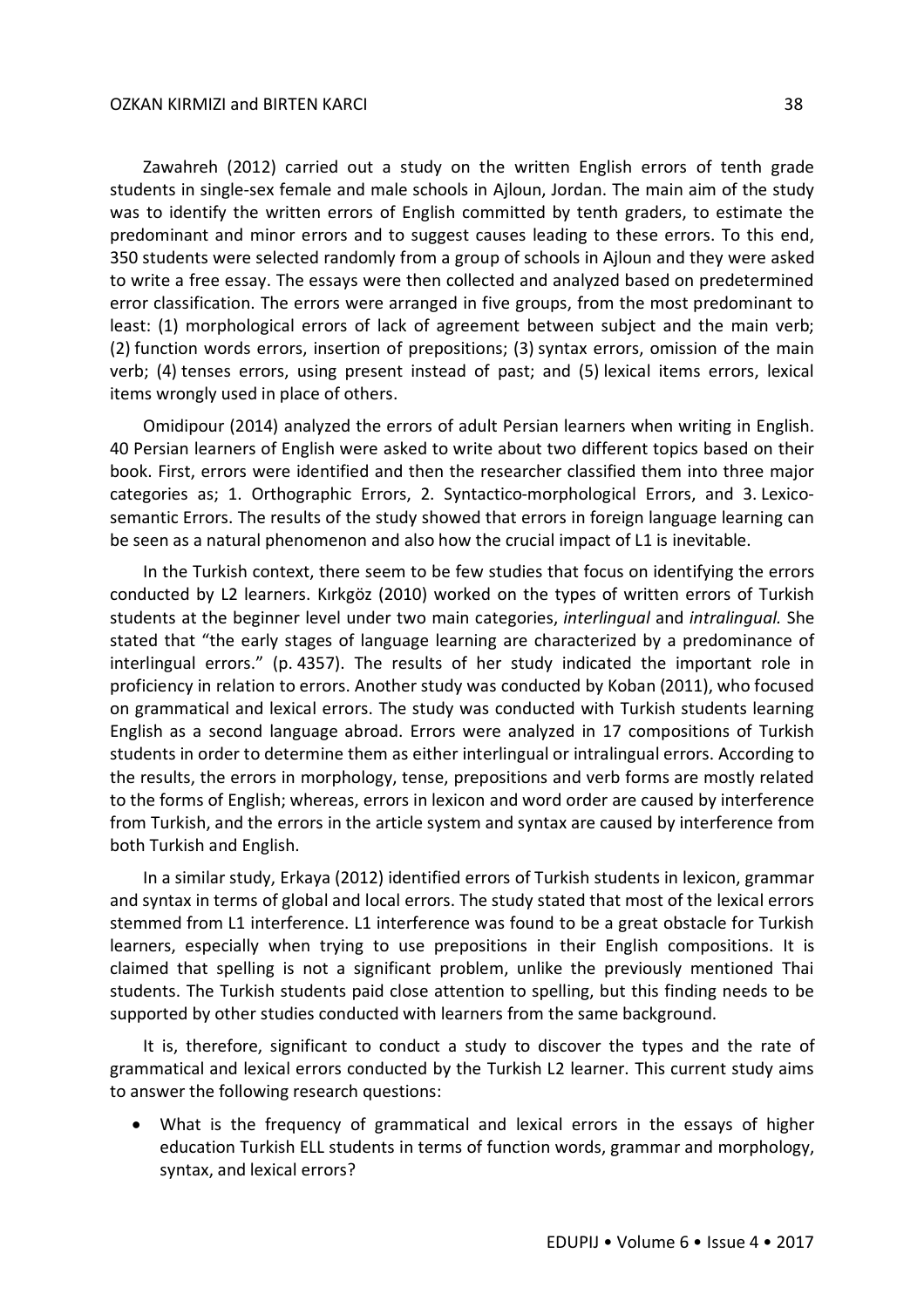- What are the predominant errors in the essays of higher education Turkish ELL students?
- What are the sources of the errors in higher education Turkish ELL students' essays?

### **Methodology**

The participants of the current study are 30 second grade English Language and Literature department students enrolled at Karabuk University in Turkey. The participants are thought to be at an advanced level and have had considerable exposure to English. Convenience sampling method was employed in the selection of the subjects. Student assignments that reflected the most errors were selected. In some assignments, there were one or two errors, so these papers were excluded from the analysis.

The study aimed at analyzing the errors of the written production of English essays of high-level EFL students at Karabuk University. An initial total of 50 students were instructed to write an essay on "The qualities of a good teacher." Almost all of the students completed the assignment. However, due to the density of errors and the realization that similar errors recurred, the number of participants' essays was limited to 30 for ease of analysis. As a next step, the essays were collected and analyzed by the researchers. Students were not informed that their writing assignments would be analyzed or not in order to ensure a natural process of data collection.

Data analysis depended on error classifications mainly adopted from Wakkad (1980) and Tan (2007). The following show the kinds of errors that were checked for:

*Function Words:* 

- a) Confusion of preposition
- b) Omission of preposition
- c) Insertion of preposition
- d) Addition of "the"
- e) Addition of "a-an"
- f) Omission of "a-an"
- g) Omission of "the"
- h) Confusion of articles

#### *Morphology and Grammar:*

- a) Omission of "s" singular
- b) Addition of suffixes to infinitive
- c) Lack of agreement between subject and verb
- d) Lack of agreement between nouns and pronouns
- e) Demonstratives
- f) Singular Plural nouns
- g) Irregular verbs
- h) Modals
- i) Inappropriate plural ending
- j) Using other parts of speech than objectives
- k) Relative clauses
- l) Wrong use of conditionals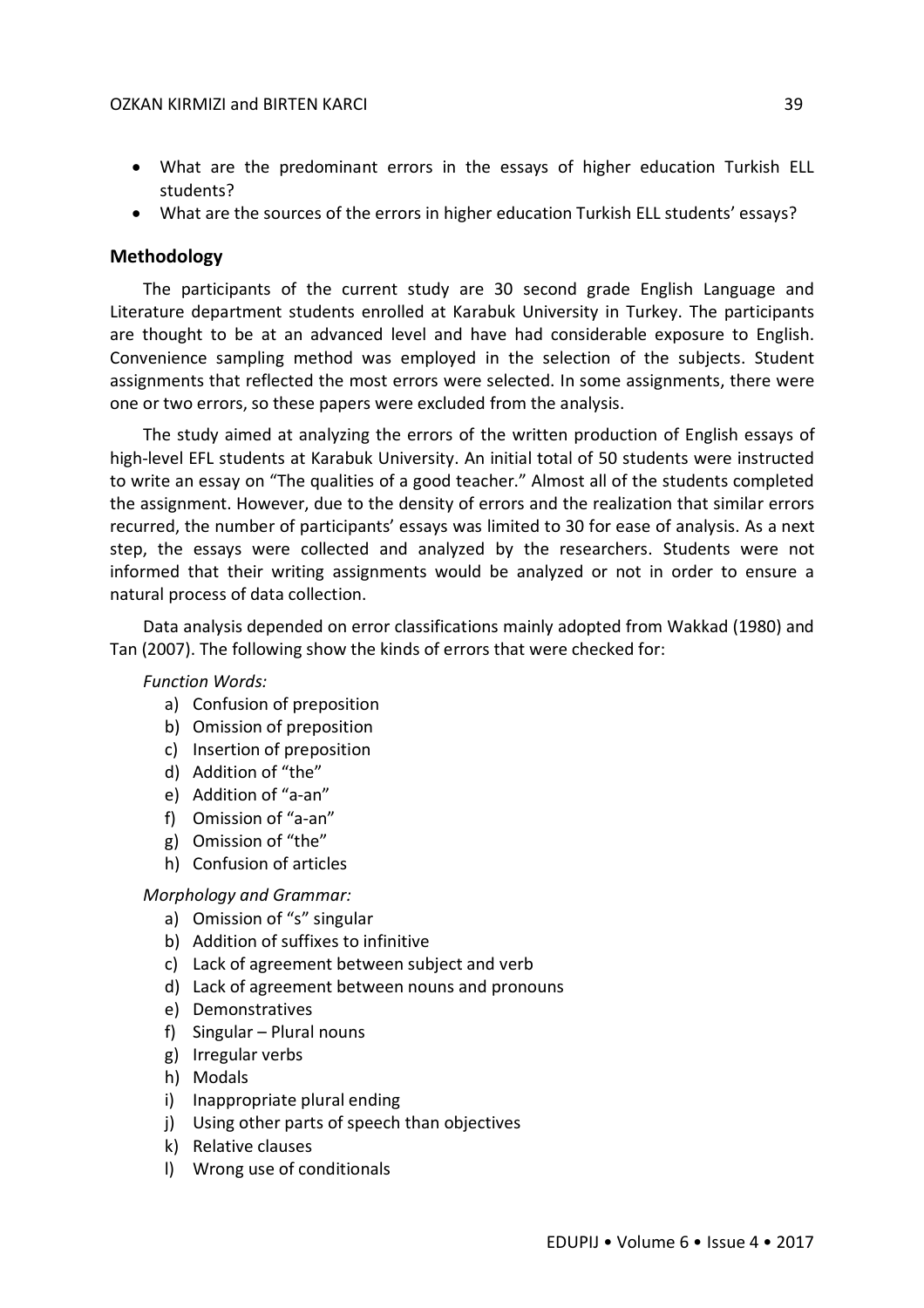- m) Gerund Infinitive
- n) Conjunctions

#### *Syntax:*

- a) Sequence of tense
- b) Using progressives
- c) Omission of verb to be
- d) Omission of the main verb
- e) Omission of to
- f) Addition of to
- g) Passive voice
- h) Causative
- i) Missing Subject

## *Word Order:*

- a) Sequence of Sentence
- b) Unnecessary Word
- c) Wrong use of word group

#### *Lexical Errors:*

- a) Wrong Form of the Word
- b) Collocation
- c) Wrong Word Choice
- d) Typical Turkish constructions
- e) Wrong use of adverb

#### **Results**

In this section, Research Questions 1 and 2 are answered at the same time. The results are presented under the following headings:

- 1. Number of errors of each type: function words, morphology and grammar, syntax, tenses, words order and lexical.
- 2. Hierarchical typologies of errors according to the main categories.
- 3. Hierarchical typologies of errors within each category.
- 4. Total number of errors.
- 5. Explanation of the sources of errors. Each category is presented in a table showing numbers, examples, and possible causes of errors.

Table 1 presents the results with regards to the frequency of function word errors conducted by ELL learners. Under the category of function words, preposition and articles were studied.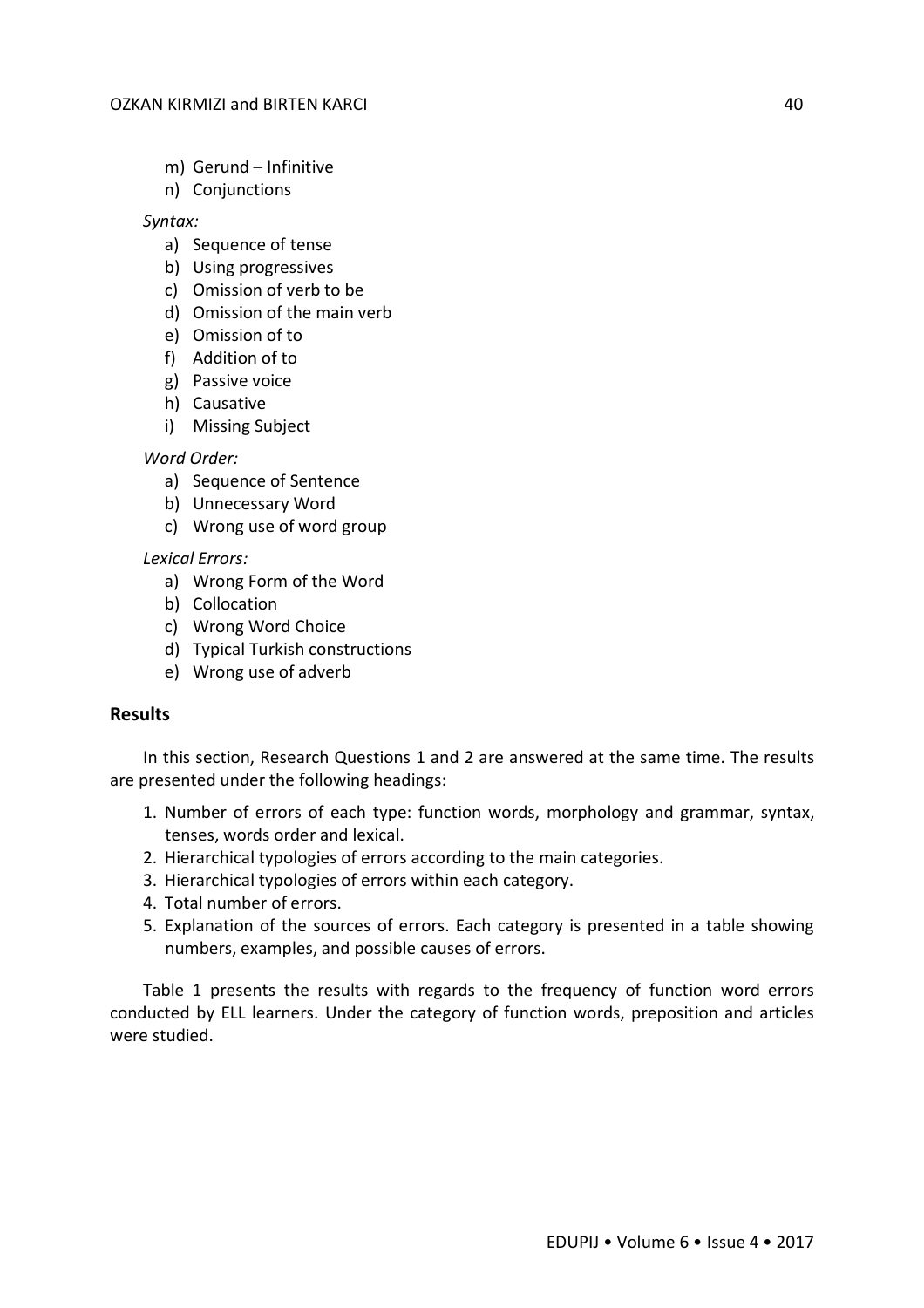| Area               | <b>Types</b>                                       | оf       | Number Examples                                                                                                                                                               | Causes                                                    |
|--------------------|----------------------------------------------------|----------|-------------------------------------------------------------------------------------------------------------------------------------------------------------------------------|-----------------------------------------------------------|
|                    |                                                    | Errors   |                                                                                                                                                                               |                                                           |
|                    | Prepositions<br>Confusion<br>Omission<br>Insertion | 18<br>18 | They don't enjoy from<br>п<br>teaching.<br>They should be aware<br>п<br>confidence.                                                                                           | Turkish interference<br>Incomplete<br>application of rule |
|                    |                                                    | 10<br>46 | A good teacher is a<br>п<br>human to showing care<br>and optimistic.                                                                                                          | Incomplete<br>application of rule                         |
|                    | <b>SUB TOTAL</b>                                   | 53       |                                                                                                                                                                               |                                                           |
| Function and Words | Articles<br>Addition of<br>articles                | 22       | The impressive<br>п<br>communication, the<br>learning.<br>You're going to stay<br>п<br>professional at the all<br>times.<br>Teacher should possess<br>п<br>a love and passion | Overgeneralization                                        |
|                    | Omission of<br>articles                            | 7        | Teacher and tree are<br>٠<br>clear from their<br>products. (Instead of a<br>teacher and a tree)                                                                               | Turkish interference                                      |
|                    | Confusion                                          | 82       | If teacher has a good<br>п<br>behavior, students take<br>an example them. (If a<br>teacher)<br>On the other hand a<br>٠<br>student could be<br>miserable in the life.         | Turkish interference<br>/ overgeneralization              |
|                    | <b>SUBTOTAL</b>                                    |          |                                                                                                                                                                               |                                                           |
|                    | <b>TOTAL</b><br><b>ERRORS</b>                      | 128      |                                                                                                                                                                               |                                                           |

**Table 1.** Frequencies of function words errors conducted by ELL learners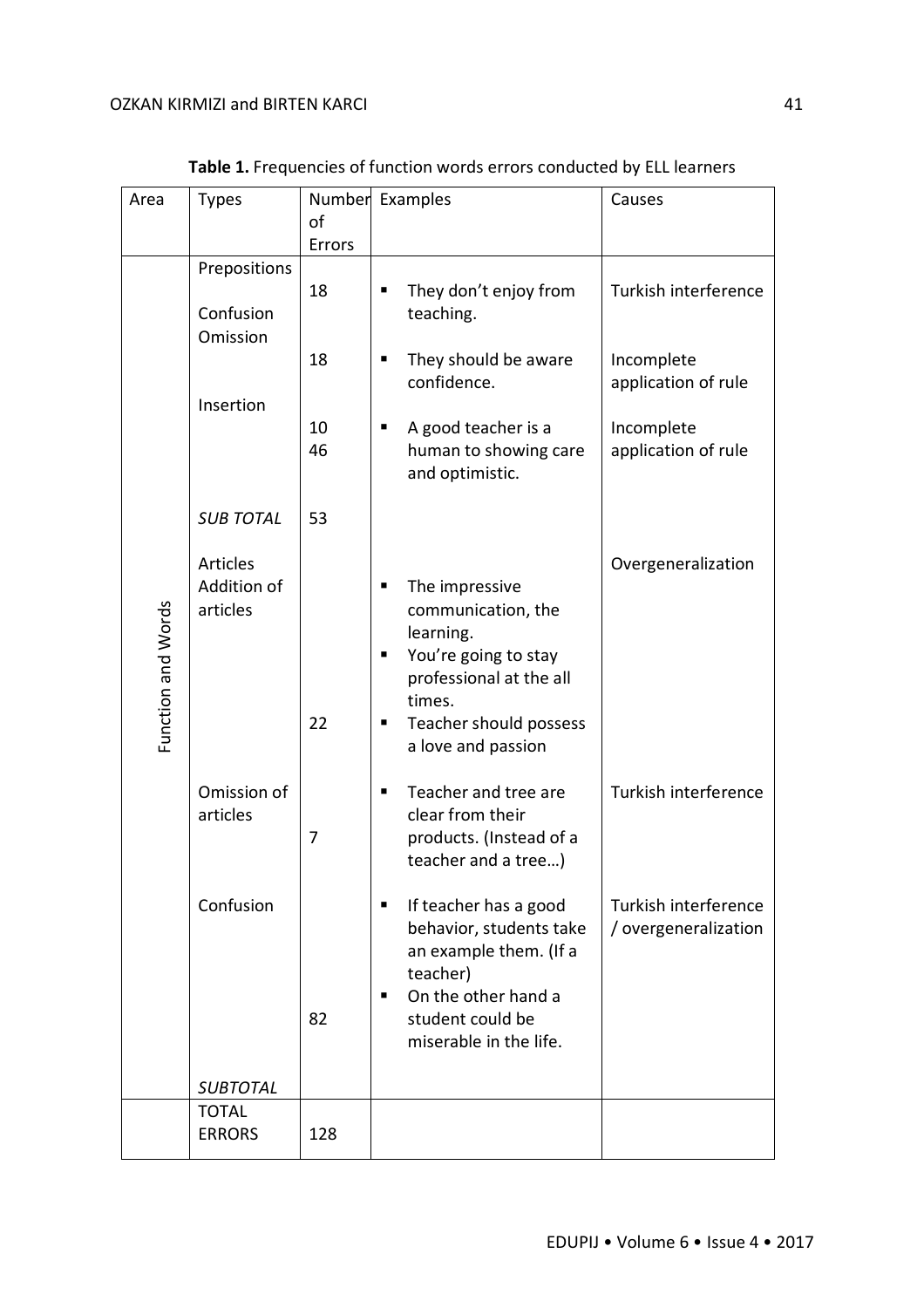As can be understood from Table 1, the total number of errors in prepositions is "46" and total number for articles is "82". These errors could be attributed to two sources: *mother tongue interference* which is the Turkish language, and *intralingual interference*. According to Dulay, Burt, & Krashen (1982), intralingual errors may be an indicator of the general outlook of learning in relation to overgeneralization, incomplete application of the rule and failure to learn conditions under which rules apply. A good example which reflects Turkish interference in learning the English language, as seen in the students' writings, were sentences like "There are main features at the good teacher". In this example, the students wrongly used the preposition "at" where they should use "of" instead. This is because it is a literal translation to what it is said in Turkish "iyi öğretmende". An example of *intralingual errors* would be a sentence like "In the English lesson, teacher can get students to watch an English movie." It can be noticed that in this example, the article "the" is used wrongly instead of the preposition "an". This kind of error cannot be attributed to the mother tongue since Turkish does not have a definite article "the". This type of error could be attributed as being *intralingual*. Interference in the sense reveals that students may be overgeneralizing the use of the preposition "the" to areas where they should not be used.

It can be seen in Table 2 that the total number of errors of morphology and grammar is 130, with variation among the subcategories. The most predominant type of errors within this category are *confusion of verb forms* (n=34), followed by *singular – plural nouns* (n=23) and *conjunctions* (n=23). Examples of confusion of verb forms include sentences like "There can't established a genuine relationship," "If this authority doesn't be enough, learners can extenuate the teacher," or "Community can be flowed a good language teacher." It seems that these errors are caused by *incomplete application of the rule* and *overgeneralization*. The fourth most common error types are *lack of agreement between s+v* (n=16) and using *wrong part of speech* (n=16). Examples of lack of s-v agreement are "They writes story with these words" and "The student are able to emulate this." Other examples of *lack of s-v agreement* include "Teachers draws attention to success in the professional field" or "If the teacher do not know adjectives or adverbs in Turkish." These types of errors can be attributed to *overgeneralization* where students extend the rules because they do not have sufficient knowledge about these rules so they use "draws" with the subject "teachers" where they should use "draw." Examples of *wrong part of speech* include "The best teacher is patience."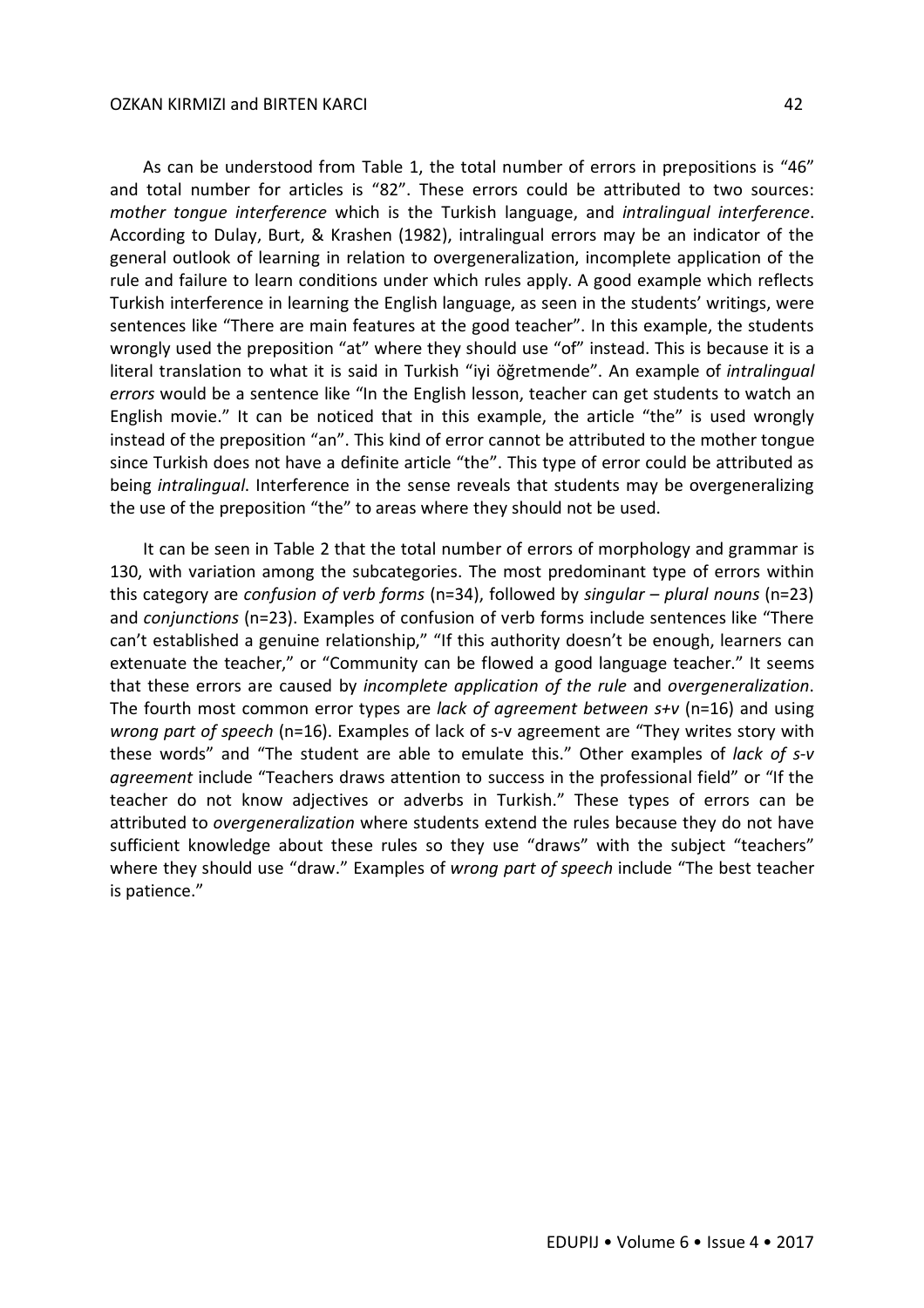|                        | Lack of                                   | 16  | So, he improve himself.<br>п                                                                                                                                                                                                                                                                                                    | Incomplete                                      |
|------------------------|-------------------------------------------|-----|---------------------------------------------------------------------------------------------------------------------------------------------------------------------------------------------------------------------------------------------------------------------------------------------------------------------------------|-------------------------------------------------|
|                        | agreement<br>between s+v                  |     | They writes story with these<br>٠<br>words.<br>The student are able to emulate<br>П<br>this.                                                                                                                                                                                                                                    | application of rule                             |
|                        | Singular - Plural<br><b>Nouns</b>         | 23  | If teacher show off to their<br>٠<br>students with their knowledge<br>They provide the student to the<br>П<br>fullest of their time.<br>What are the qualities of a good<br>٠<br>languages of teacher?<br>Because of their role model this<br>П<br>is their teachers.<br>There are laboratory, Lots of<br>п<br>way, Some topic. | Incomplete<br>application of rule               |
| Morphology and Grammar | Confusion of<br>verb forms<br>Using wrong | 34  | Community can be flowod a<br>п<br>good language teacher.<br>There can't established a<br>п<br>genuine relationship.                                                                                                                                                                                                             | Turkish<br>Interference                         |
|                        | part of speech<br>Gerund &<br>Infinitive  |     | If this authority doesn't be<br>п<br>enough, learners can extenuate<br>the teacher.                                                                                                                                                                                                                                             | Incomplete<br>application of rule               |
|                        | Conjunctions                              | 16  | The best teacher is patience.<br>п                                                                                                                                                                                                                                                                                              |                                                 |
|                        |                                           | 18  | They are best teachers exhibit a<br>positive attitude. (instead of<br>exhibiting)                                                                                                                                                                                                                                               | Incomplete<br>application of rule               |
|                        |                                           | 23  | A good teacher will be<br>п<br>discussed in terms of be<br>impartial, be understandable.<br>So, teachers prepare to<br>wordplays, prepare to<br>competitions<br>She must give their ideas<br>٠                                                                                                                                  | Incomplete<br>application of rule<br>Incomplete |
|                        |                                           |     | his/her full consideration. (lack<br>of and)                                                                                                                                                                                                                                                                                    | application of rule                             |
|                        | <b>TOTAL</b>                              | 130 |                                                                                                                                                                                                                                                                                                                                 |                                                 |

**Table 2.** Frequencies of morphology and grammar errors conducted by ELL learners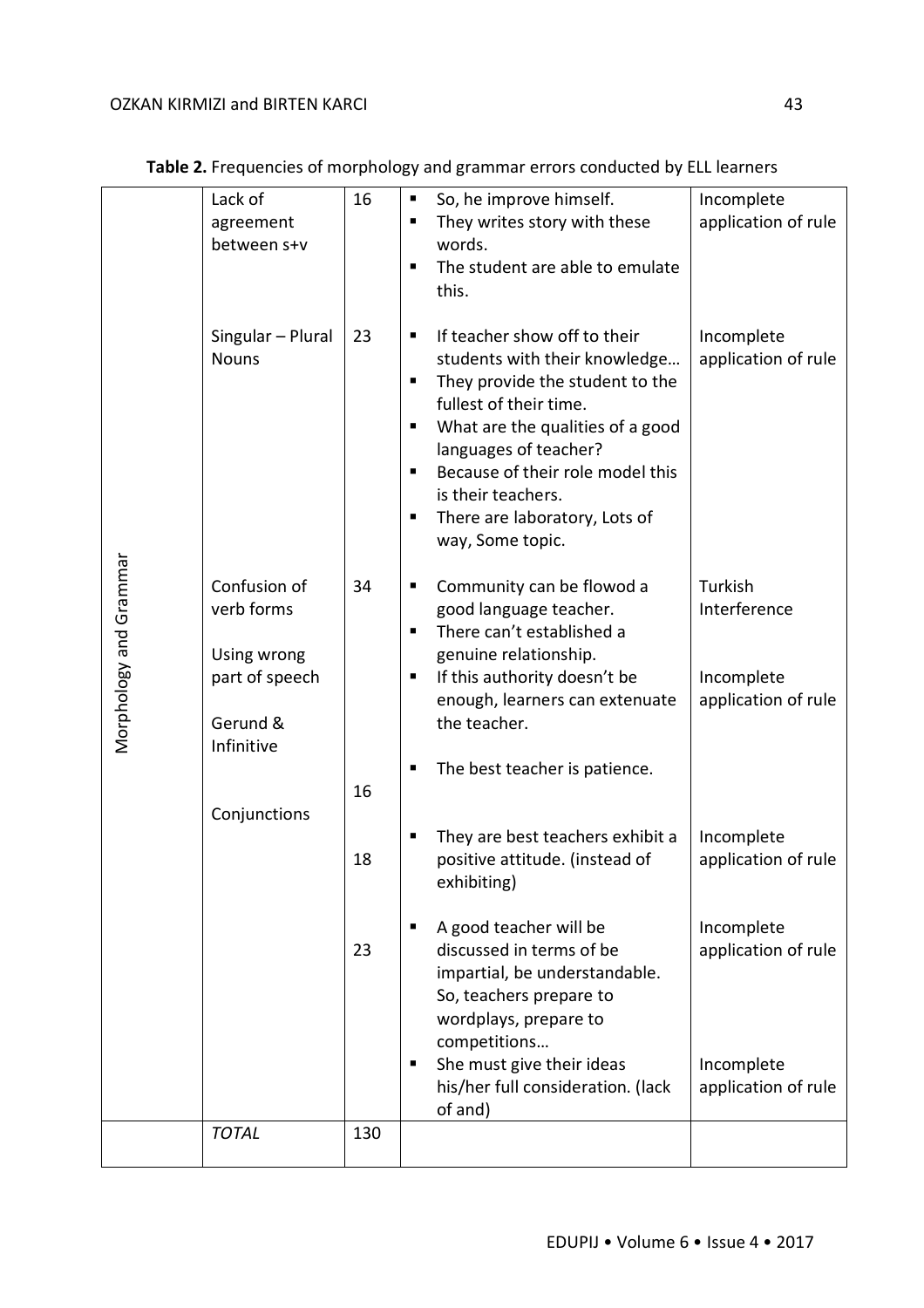| Sequence of<br>They will do the same<br>15<br>п<br>of rule<br>tense / tense<br>mistake if anybody didn't<br>confusion /<br>correct.<br>The teacher is responsible<br>incorrect use<br>٠<br>of<br>for teaching grammar and<br>progressives<br>while she was teaching the<br>rules<br>When these students<br>$\blacksquare$<br>became a teacher, they will<br>do the same.<br>A teacher who is not<br>$\blacksquare$<br>teaching competence cannot<br>be a good teacher.<br>If a teacher has not teaching<br>$\blacksquare$<br>competence, the students<br>Syntax<br>don't understand.<br>Omission of<br>29<br>of rule<br>the main verb<br>or verb to be<br>The most important quality<br>٠<br>that every teacher should<br>know their<br>Omission or<br>18<br>of rule<br>addition of<br>"to"<br>A good language teacher has<br>to some qualities.<br>Passive voice<br>20<br>of rule<br>The teacher must be chose<br>8<br><b>Missing</b><br>willingly his/her profession.<br>Subject<br>of rule<br>We can be defined an ideal<br>٠<br>teacher.<br>And also listening makes us<br>getting accustomated. |  |  |                                                                                                                                |  |
|------------------------------------------------------------------------------------------------------------------------------------------------------------------------------------------------------------------------------------------------------------------------------------------------------------------------------------------------------------------------------------------------------------------------------------------------------------------------------------------------------------------------------------------------------------------------------------------------------------------------------------------------------------------------------------------------------------------------------------------------------------------------------------------------------------------------------------------------------------------------------------------------------------------------------------------------------------------------------------------------------------------------------------------------------------------------------------------------------|--|--|--------------------------------------------------------------------------------------------------------------------------------|--|
|                                                                                                                                                                                                                                                                                                                                                                                                                                                                                                                                                                                                                                                                                                                                                                                                                                                                                                                                                                                                                                                                                                      |  |  | Incomplete application<br>Incomplete application<br>Incomplete application<br>Incomplete application<br>Incomplete application |  |
| <b>TOTAL</b><br>90                                                                                                                                                                                                                                                                                                                                                                                                                                                                                                                                                                                                                                                                                                                                                                                                                                                                                                                                                                                                                                                                                   |  |  |                                                                                                                                |  |

**Table 3.** Syntactic errors of ELL learners

Table 3 indicates that the total number of errors in the syntax category is 90. Within the nine subcategories, the most frequent error type is *omission of the main verb and verb to be*  (n=29). Most of the students forget using the verb "be" especially when there is another modal other auxiliary verb in the sentence. For example, "They should patient, honest…." The second most common error type under the category of syntax is related to passive voice (n=20). Examples of passive voice errors include, "The teacher must be chose willingly his/her profession." The third most common errors stem from *omission or addition of "to"*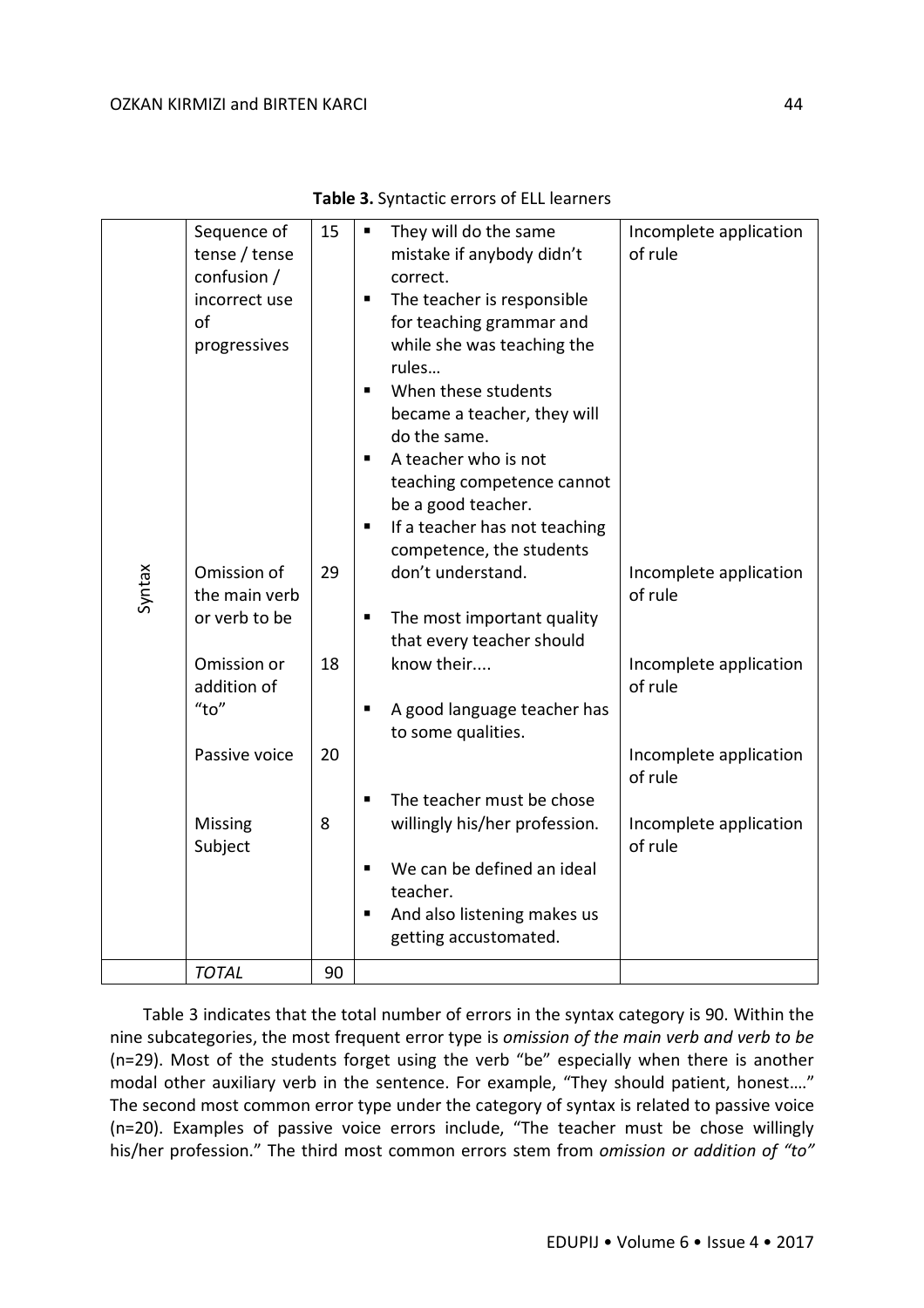(n=18). Errors in passive were also found to be prevalent in other studies. Khansir and Ilkhani's study (2016) revealed that 29% of the errors in general were in passive voice.

|            | Unnecessary<br>words       | 13 | Firstly, you have to<br>$\blacksquare$<br>listen, articulate that<br>what you listen.<br>Students will realize<br>that whether they're<br>using the pronunciation<br>correctly or not.                                                                                                                                    | Incomplete<br>application of rule |
|------------|----------------------------|----|---------------------------------------------------------------------------------------------------------------------------------------------------------------------------------------------------------------------------------------------------------------------------------------------------------------------------|-----------------------------------|
| Word Order | Wrong use of<br>word group | 4  | Not only this action is<br>п<br>not limited.<br>Because as one gets<br>٠<br>older the less one can<br>wish to teach. (instead<br>of the older she gets)<br>The teacher should<br>٠<br>approach optimistic the<br>problem.<br>S/He must be in the<br>٠<br>best communication<br>with the students.<br>(instead of good at) | Incomplete<br>application of rule |
|            | Sequence of<br>sentence    | 31 | Therefore, he could<br>п<br>point the way his<br>student ideally.<br>The more children have<br>٠<br>fun, the more they can<br>learn easily.                                                                                                                                                                               | Turkish<br>interference           |
|            | <b>TOTAL</b>               | 48 |                                                                                                                                                                                                                                                                                                                           |                                   |

As can be understood from Table 4, the total number of word order errors was 48. The most frequent error group in this category is *sequence of sentence* (n=31). Examples of such errors include, "Therefore, he could point the way his student ideally." These errors are caused by Turkish Interference. Syntax of Turkish sentences is different from syntax of English; hence, students have problems while translating Turkish into English. Another example was the sentence, "They should know very well their subjects." In this example, the student uses an adverb before the object which is the form of a Turkish sentence. While writing an essay, the students use the sequence of their mother tongue in the sentences which is a major barrier to their writing. The second most common type of error was *unnecessary words* (n=13). Examples of such errors include "Firstly, you have to listen,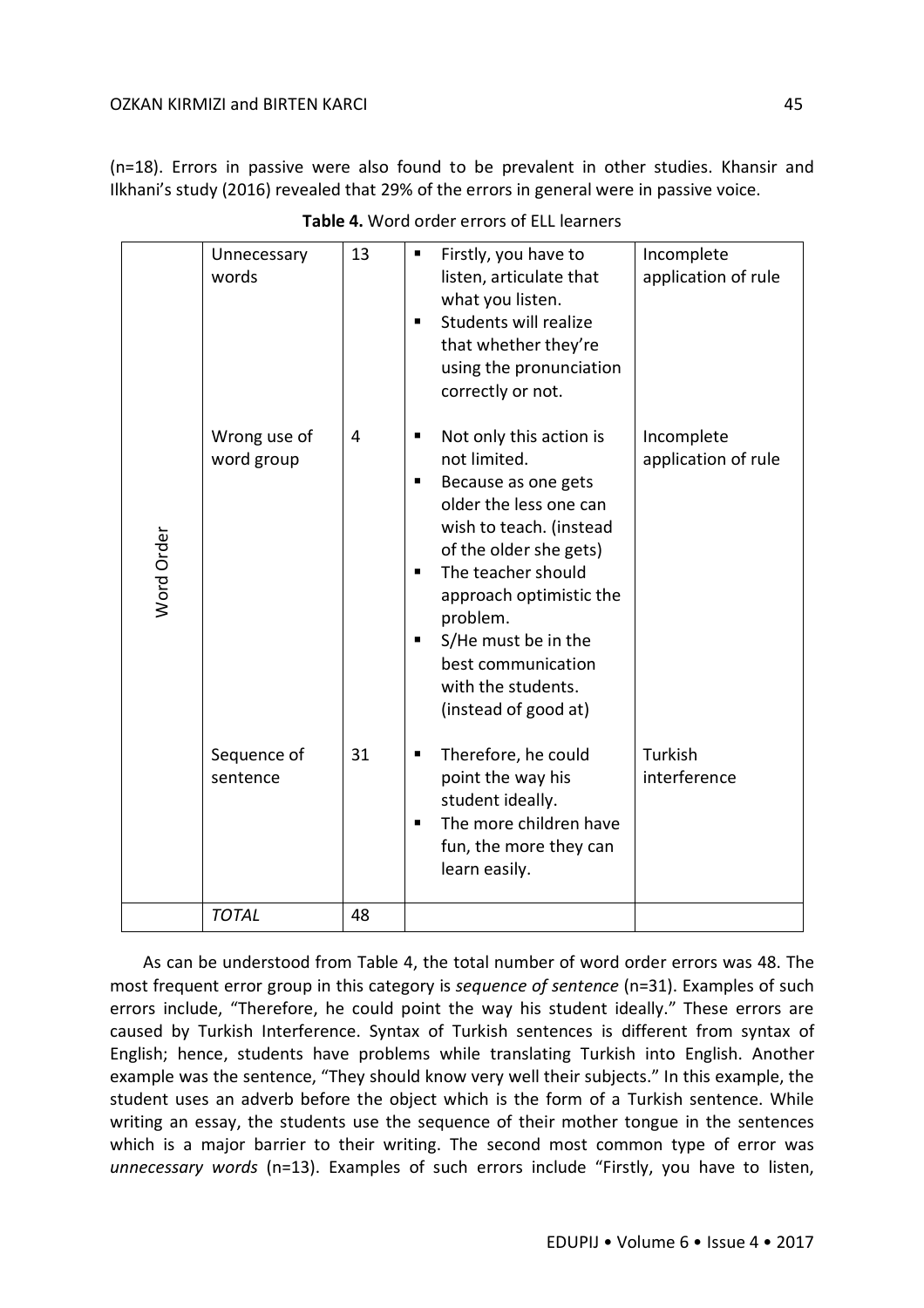## OZKAN KIRMIZI and BIRTEN KARCI 46

articulate that what you listen." or "Students will realize that whether they're using the pronunciation correctly or not." In these sentences, students added the word "that" before another noun clause.

|                | Wrong form of<br>the word                                                                      | 27                | They will be developed<br>٠<br>their self.<br>Close to them with<br>empathy.                                                                                                                                                                                                                                                                                                                                                                                                                                                                                                                                                                                           | Turkish interference                                                                                        |
|----------------|------------------------------------------------------------------------------------------------|-------------------|------------------------------------------------------------------------------------------------------------------------------------------------------------------------------------------------------------------------------------------------------------------------------------------------------------------------------------------------------------------------------------------------------------------------------------------------------------------------------------------------------------------------------------------------------------------------------------------------------------------------------------------------------------------------|-------------------------------------------------------------------------------------------------------------|
| Lexical Errors | Collocation<br>Wrong word<br>choice<br><b>Typical Turkish</b><br>constructions<br>Wrong use of | 8<br>62<br>6<br>6 | The learning can grow<br>п<br>difficult (instead of<br>get/become)<br>Good qualities<br>٠<br>language teacher.<br>(instead of qualified<br>language teacher)<br>If teachers doesn't<br>٠<br>prepare, he or she will<br>force in class.<br>Teachers should able to<br>٠<br>reach students<br>psychology.<br>It is very difficult to<br>п<br>gather attention<br><b>Attention teacher</b><br>п<br>trying to make leaving<br>interesting as well as<br>creative.<br>It is in students' hand<br>٠<br>to develop him/herself.<br>Teachers should able to<br>٠<br>reach students<br>psychology.<br>Before everything, the<br>٠<br>teacher must be chose<br>willingly his/her | Turkish interference<br>/ Incomplete<br>application of rule<br>Turkish interference<br>Turkish interference |
|                | adverb                                                                                         |                   | profession. (instead of<br>first of all)<br>The teacher can't be<br>п<br>effectively and                                                                                                                                                                                                                                                                                                                                                                                                                                                                                                                                                                               |                                                                                                             |
|                |                                                                                                |                   | efficiently.                                                                                                                                                                                                                                                                                                                                                                                                                                                                                                                                                                                                                                                           |                                                                                                             |
|                | <b>TOTAL</b>                                                                                   | 110               |                                                                                                                                                                                                                                                                                                                                                                                                                                                                                                                                                                                                                                                                        |                                                                                                             |

|  | Table 5. Lexical errors of ELL learners |  |
|--|-----------------------------------------|--|
|--|-----------------------------------------|--|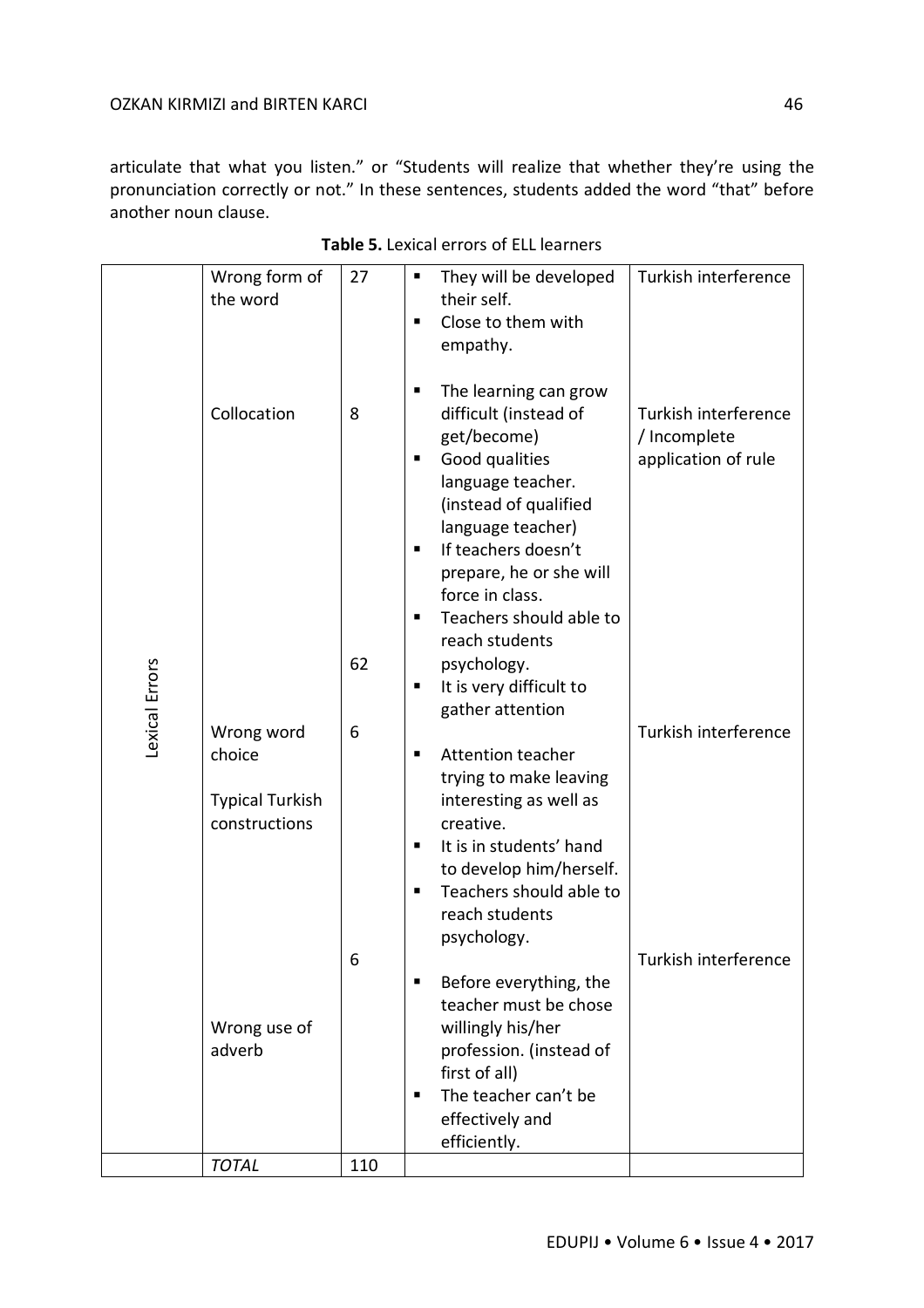We can see in Table 5 that the number of lexical errors is 110. Within the six subcategories, the most predominant was *wrong word usage* (n=62), followed by *wrong form of the word* (n=27). Wrong word usage errors are mostly caused by Turkish Interference. "A good language teacher does not study lesson long time." In this example, the student wants to give the meaning of "continue to the lesson" which is used as "ders işlemek" in Turkish. The student's word choice in L2 is shaped by L1. Using the wrong form of a word is another basic category in lexical errors. "A good language teacher must be sure from correctness of his/her information." "The teacher is different from other jobs." Word form errors are generally caused by the wrong usage of prefix-suffix. Learners have difficulty in choosing the right form of the word in a sentence because of Incomplete Application of Rules. The least predominant groups in lexical error category are "Wrong Use of Adverb" and "Typical Turkish Constructions" with six errors per group. The errors of adverbs are caused by Incomplete Application of Rules. "Students can relax and listen careful." In this example, the student uses an adjective after the verb which shows the incomplete application in the use of an adjective-adverb. Typical Turkish constructions are the most prominent group of Turkish interference found in the error analysis. "The teacher of human love unthinkable separate from love of the profession." This sentence has many types of error such as syntax, fragment and typical Turkish construction which are attributed to Turkish Interference to using L2 in writing.

| <b>Error Type</b> | Count | Examples                                                   |
|-------------------|-------|------------------------------------------------------------|
| Article           | 82    | Teaching is easy profession; The impressive                |
|                   |       | communication is an indispensable skill.                   |
| Word choice       | 62    | If teachers doesn't prepare, he or she will force in class |
| Preposition       | 46    | You can't be teacher to reading the slide.                 |
| Word order        | 31    | Students can relax and listen more carefully to teacher.   |
| Parts of speech   | 27    | Teacher is a good job, they use fluency language.          |
| S-V agreement     | 23    | When a student ask a question, a student don't             |
|                   |       | understand a topic.                                        |
| Passive voice     | 20    | He or she have already deemed as a loser. All of us        |
|                   |       | affected by a teacher.                                     |
| Missing verb      | 16    | You should human. If a teacher good turn.                  |
| Verb tense        | 13    | When these students became a teacher, they will do the     |
|                   |       | same                                                       |
| Missing object    | 12    | Students adopt as an idol. This situation can provide to   |
|                   |       | learn more information.                                    |
| Verb form         | 8     | Will discussed, haven't a good communication,              |
| Missing subject   | 8     | Monitors student's work and progress.                      |
| Spelling          | 6     | Nigth, Teachrts, Forexample, In my opinion                 |
| Total number of   | 354   |                                                            |
| errors            |       |                                                            |

| Table 6. Analysis of Error Types (Tan, 2007) |  |  |
|----------------------------------------------|--|--|
|----------------------------------------------|--|--|

From Table 6, it can be understood that there are 354 common errors in total within 13 error types. These types are; (1) article, (2) word choice, (3) preposition, (4) word order,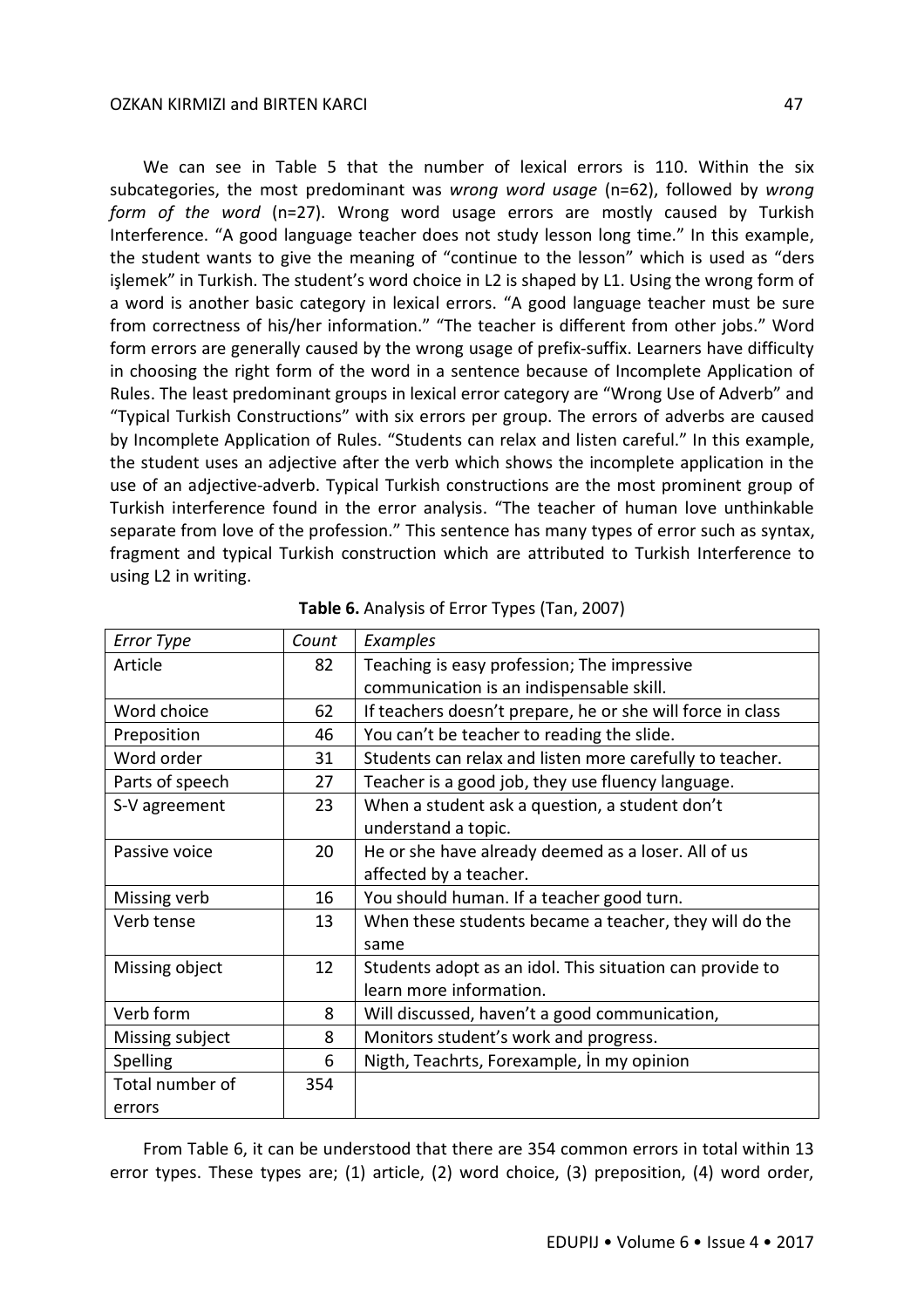(5) parts of speech, (6) s-v agreement, (7) passive voice, (8) missing verb, (9) verb tense, (10) missing object, (11) verb form, (12) missing subject, and (13) spelling. The most common errors are *article errors* (n=82). The second most common errors are *word choice errors* (n=62) and the third most common errors are *preposition errors* (n=46). The fourth most common errors are related to *word order errors* (n=31), and the fifth most common error category is *parts of speech* (27). Another interesting finding is that ELL students confuse active and passive forms. The number of errors in the category of passive voice is 20. At this level, it would not be expected to see that many passive voice errors.

| Area                   | No | Type of Errors            | No. of Errors |
|------------------------|----|---------------------------|---------------|
|                        | 01 | Addition of "the"         | 34            |
|                        | 02 | Omission of "a-an"        | 19            |
|                        | 03 | Confusion of prepositions | 18            |
|                        | 04 | Omission of prepositions  | 18            |
| Function Words         | 05 | Omission of "the"         | 13            |
|                        | 06 | Insertion of prepositions | 10            |
|                        | 07 | Addition of "a-an"        | 9             |
|                        | 08 | Confusion of articles     |               |
| Total number of errors |    | 128                       |               |

Table 7 lists errors in the category of function words, the total number of which is 128. The most common errors are *addition of the* (n=34). The second most common errors are *omission of a-an* (19), which is followed by *confusion of prepositions* (n=18) and *omission of prepositions* (n=18). The fundamental reason for the prevalence of article errors like these may be the absence of definite article in the students' mother tongue. The literature supports the fact that article and preposition errors are the most common among L2 learners.

**Table 8.** Hierarchy of errors within morphology category

| Area                   | No | Type of Errors                               | No of Errors |
|------------------------|----|----------------------------------------------|--------------|
|                        | 01 | Lack of agreement between $s + v$            | 23           |
|                        | 02 | Singular / Plural nouns                      | 22           |
|                        | 03 | Omission of plural "s"                       | 14           |
| Morphology             | 04 | Inappropriate plural ending                  | 11           |
|                        | 05 | Using other parts of speech than adjective   | 3            |
|                        | 06 | Addition of suffixes to infinitive           |              |
|                        | 07 | Lack of agreement between nouns and pronouns |              |
|                        | 08 | Irregular verbs                              |              |
|                        | 09 |                                              |              |
| Total number of errors |    | 78                                           |              |

Table 8 shows that the total number of errors under the category of *morphology* is 78. Errors related to lack of agreement between subject and verb are ranked at the top of the table (n=23). The reason for this type of error is incomplete application of the rule. The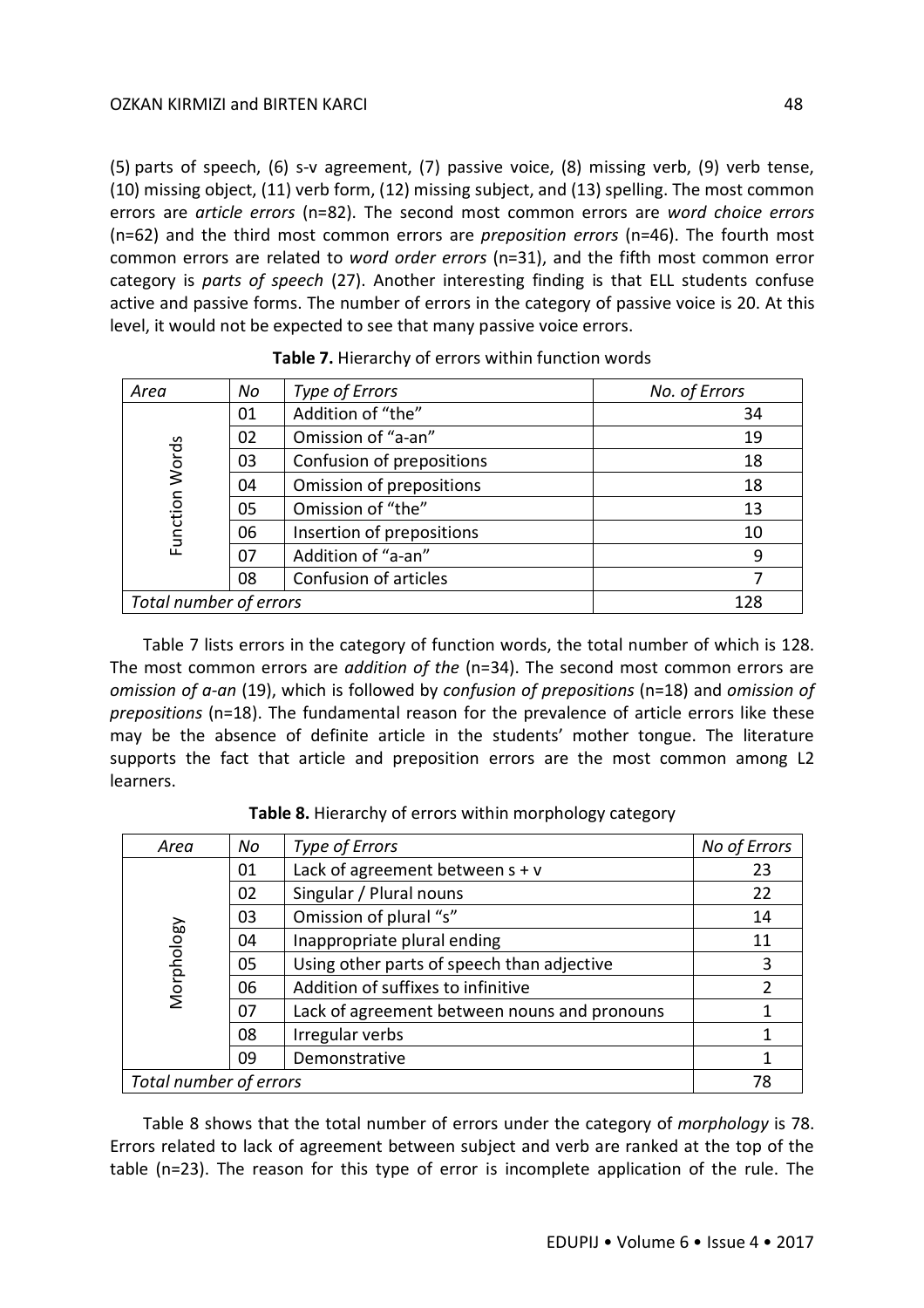second most common error type is *singular / plural nouns* (n=22). Students have difficulties with discrimination of singular and plural pronouns and their auxiliary verbs in Simple Present Tense. They prefer adding "-s" to verbs after all subject pronouns or using the first singular pronoun "I" with the auxiliary verb "are" as an example of overgeneralization of the rules. The third most common category of errors is *omission of plural "s"* (n=14).

| Area                   | No | Type of Error             | No of Errors  |
|------------------------|----|---------------------------|---------------|
| Syntax                 | 01 | Word order                | 31            |
|                        | 02 | Omission of "verb to be"  | 27            |
|                        | 03 | Omission of the main verb | 16            |
|                        | 04 | Missing subject           | 8             |
|                        | 05 | Addition of "to"          | 6             |
|                        | 06 | Omission of "to"          | $\mathcal{P}$ |
|                        | 07 | Sequence of tense         | 2             |
|                        | 08 | Using progressive         |               |
| Total number of errors |    |                           | 93            |

**Table 9.** Hierarchy of errors in syntax category

According to Table 9, the total number of errors in the category of syntax is 93. The most common error type is problems in *word order* in general (n=31). It is hypothesized that the reason for this error is Turkish interference. The second most common type of errors is *omission of the verb "to be"* (n=27). The third most common error type under the category of syntax is *omission of the main verb* (n=16).

| Area                   | No | Type of Error       | No. of Errors  |
|------------------------|----|---------------------|----------------|
| Grammar                | 01 | Passive voice       | 20             |
|                        | 02 | Gerund - Infinitive | 18             |
|                        | 03 | Confusion of tenses | 13             |
|                        | 04 | <b>Modals</b>       | 13             |
|                        | 05 | Conjunctions        | 12             |
|                        | 06 | Relative clauses    | 9              |
|                        | 07 | Wrong use of adverb | 6              |
|                        | 08 | Causatives          | 4              |
|                        | 09 | Conditionals        | $\overline{2}$ |
| Total number of errors |    |                     | 97             |

**Table 10.** Hierarchy of grammatical errors

Table 10 shows that the number of errors under the category of Grammar is 97. Errors related with *passive voice* are the most common error types (n=20). The students Could not decide to use active or passive form in their sentences. The second most common error type is *gerund – infinitive* (n=18), followed by *confusion of tenses* (n=13). They have a lack of information about grammar rules both in their mother tongue and the target language.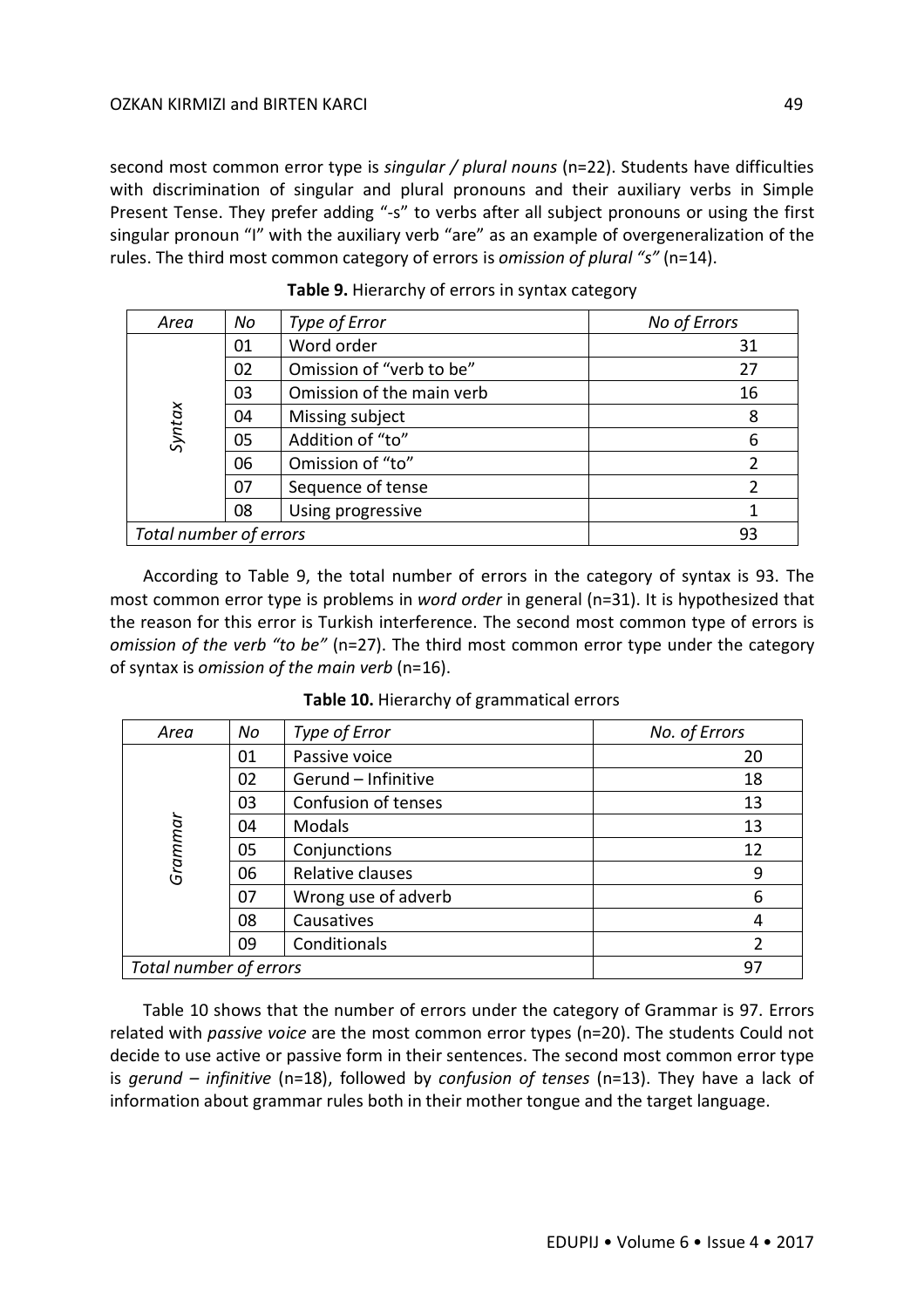| Area                   | No | Type of Error                       | No. of Errors |
|------------------------|----|-------------------------------------|---------------|
| Errors<br>Lexical      | 01 | Wrong word choice                   | 62            |
|                        | 02 | Wrong form of the word              |               |
|                        | 03 | Unnecessary words                   | 13            |
|                        | 04 | Collocation                         |               |
|                        | 05 | <b>Typical Turkish construction</b> | 6             |
|                        | 06 | Wrong use of word group             |               |
| Total number of errors |    |                                     | 120           |

**Table 11.** Hierarchy of Lexical Errors

From Table 11, it can be seen that the total number of errors under the category of Lexical Errors is 120. The most common errors are *wrong word choice* (n=62), and the second most common errors are *wrong form of the word* (n=27). The third most common error is *unnecessary words* (n=13). The students have difficulty in choosing correct or appropriate words to express their ideas clearly. Some sentences are totally ambiguous because of incorrect word usage. They sometimes use word-for-word translation from Turkish to English which causes obscurity in meaning.

#### **Conclusions and Discussion**

The current study analyzed the errors made by Turkish ELL learners, with a secondary aim being to identify the sources of these errors. In line with the related literature, it was found that most of the errors focused on *incomplete application of rules, Turkish interference (L1 interference),* and *overgeneralization.* There is ample evidence in the literature that endorses the role of L1 in L2 lexical acquisition (Ard & Homburg, 1992; Jarvis & Odlin, 2000; Zughoul, 1991). The current study also came up with a number of lexical items that are influenced by students' L1 (for example, "Teachers should able to *reach* students psychology"). Likewise, a study conducted by Bennui (2008) found L1 interference to be influential in the writing process of students. Similar to the findings of this current study, Bennui (2008) also found problems with word order, subject-verb agreement, verb tense, prepositions, and noun determiners that were all due to L1 syntactic interference.

As for *interlingual errors,* Kırkgöz' study found that *overgeneralization* was one of the most common types of intralingual errors. By overgeneralization, she meant "negative transfer of language items and grammatical rules in the target language, incomplete application of the rule" (2010, p. 4356). The current study also found a high percentage of overgeneralization errors. This is interesting because the participants of the current study were English Language and Literature students at university level. The prevalence of such errors indicates that L1 interference is here to stay.

In relation to errors, it was found that certain kinds of errors were made more frequently by the students. Without separating the groups, the most predominant error types were *wrong word choice, addition of "the"* and *word order*. Categorical analysis concluded that in the first place, the most prevalent errors among second grade students in Karabuk University within Function Words were errors of "addition of the," followed by "confusion of prepositions," and the least prevalent were "confusion of articles." Second, the most predominant errors were "lack of agreement between subject and main verb" and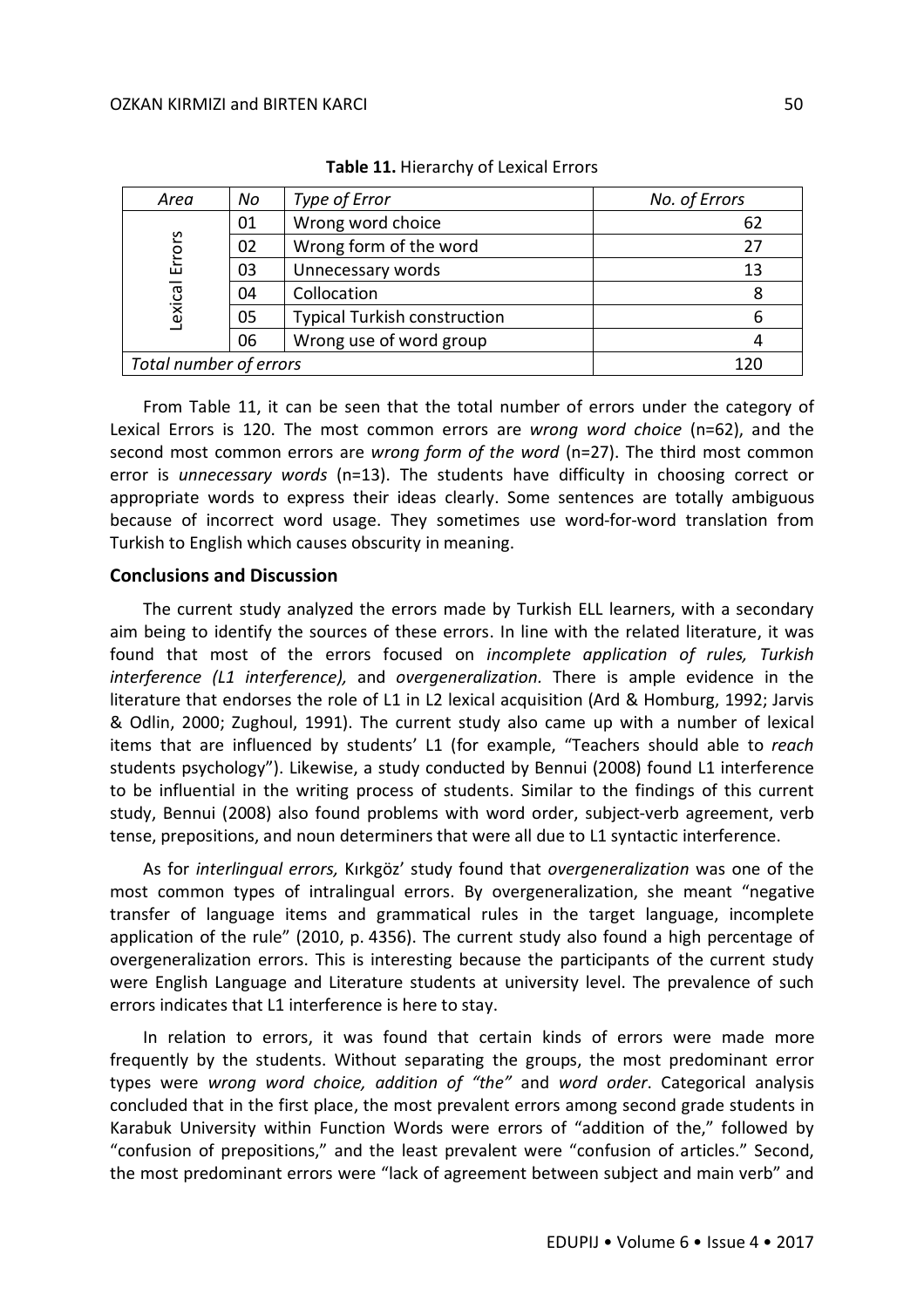the least were the "irregular verb" in the category of Morphology and Grammar. Third, the most predominant errors under the category of Lexical Items were errors of "wrong word choice" and the least were the "typical Turkish construction." Fourth, the most predominant errors within syntax were errors of "omission of verb to be" and the least were "using progressive." Fifth, the most predominant errors among second grade students in Karabuk University within Word Order were errors of "sequence of sentence" and the least were wrong use of word group. Sixth, the most predominant errors were in the category of Confusion of Tenses. Errors were attributed to Turkish Interference and Interlingual Interference (Overgeneralization). The large number of overgeneralization errors may suggest a link with "natural language development" and these errors can be seen as a part of learners' interlanguage development.

In the current study, the results indicated that the number of prepositions errors was 46 out of 128 function word errors. Prominent researchers such as Celce-Murcia and Larsen-Freeman (1999) in the area of SLA stated that the use of prepositions pose a challenge on the part of students. In a similar vein, Takahaski (1996) also believes that the correct use of prepositions is the greatest problem for EFL learners despite their proficiency in grammar and other language areas. The findings of the current study also seem to support these views.

Pedagogically speaking, the findings of this current study have some pedagogical implications. In the first place, errors made by EFL learners provide valuable insights into the language learning progress of L2 learners. In addition, they shed light on the real-world problems learners face in their writing. These errors can be utilized to improve learners' writing performance. It is seen that even at higher levels learners' first language plays a vital role in their language errors. In this case, teachers can be more sensitive to differences and similarities between learners' L1 and L2. The findings of the current study also indicate that knowledge of grammar and vocabulary of the target language is needed for a comprehensible piece of writing. Therefore, students' deficiency in the target language knowledge seems to be a major source which hinders students' effectiveness in writing in English. As such, properly-prepared grammar and vocabulary lessons based on frequently found errors could be effective in improving students' writing.

Another important finding of the current study in terms of causes of errors was that *overgeneralization errors* and thus L1 interference errors are prevalent. Given the academic level of the participants, which is from B2 to C1, this finding is interesting. It shows that more attention must be paid to L1 influence.

## **Recommendations**

Out of the results, it is possible to draw some recommendations which can be useful for both teachers and students to improve the writing abilities of students. Teachers should develop an error correction strategy and find remedial programs to help students avoid committing such errors. Moreover, organizing a new curriculum with the help of inference from such analyses could contribute to improving students' writing ability in English. Errors can also be studied from the viewpoint of learners themselves.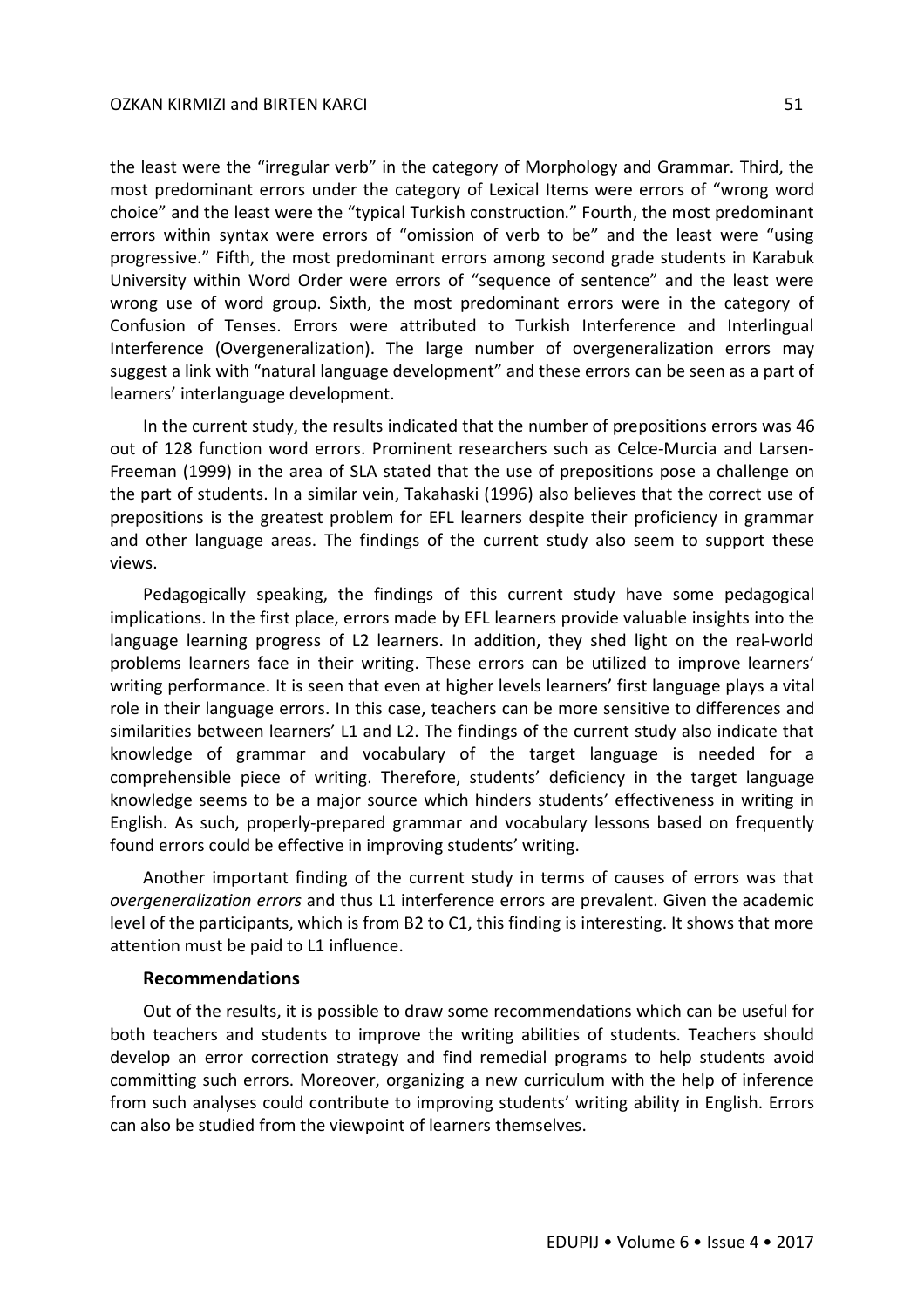#### *Limitations*

Due to time limitations, in the current study the potential causes of L2 errors were not studied from the viewpoint of students. In a future study, learner views can be taken into consideration which may provide more in-depth insight into the issue. Secondly, the current study did not focus on L2 errors across proficiency levels. All of the students in the current study were B2 level or A1 level. A future study could focus on an analysis of errors across proficiency levels.

#### **Notes**

Corresponding author: OZKAN KIRMIZI

## **References**

- Abushihab, I. (2014). An Analysis of Grammatical Errors in Writing Made by Turkish Learners of English as a Foreign Language. *International Journal of Linguistics, 6*(4), 213-223.
- Ard, J., & Homburg, T. (1992). Verification of language transfer. In S. M. Gass & L. Selinker (Eds.), *Language transfer in language teaching* (pp. 47-70). Amsterdam: John Benjamins.
- Bennui, P. (2008). A study of L1 interference in the writing of Thai EFL students. *Malaysian Journal of ELT Research,* 4, 72-102.
- Brown, C. (2000a). *The interrelation between speech perception and phonological acquisition from infant to adult***.** UK: Blackwell Publishers.
- Brown, H. D. (2000b). *Principles of language learning and teaching* (4th ed.). White Plains, NY: Longman.
- Candling, R. B. (2001). *Vocabulary and language teaching.* New York: Longman.
- Celce-Murcia, M., & Larsen-Freeman, D. (1999). *The grammar book: An ESL/EFL teacher's course.* Boston, MA: Heinle & Heinle.
- Corder, S. P. (1967). The significance of learners' errors. *International Review of Applied Linguistics, 5*(4), 161-169.
- Delshad, S. (1980). *Persian and English prepositions compared and contrasted from a pedagogical point of view* (Unpublished doctoral dissertation). University of Texas, Austin.
- Dulay, H. C., & Burt, M. K. (1974). Errors and strategies in child second language acquisition. *TESOL Quarterly, 8*(2), 129-136.
- Dulay, H. C., & Burt, M. K., & Krashen, S. D. (1982). *Language Two.* Oxford: Oxford University Press.
- Ellis, R. (1985). *Understanding second language acquisition*. Oxford: Oxford University Press.
- Erarslan, A., & Hol, D. (2014). Language Interference on English: Transfer on the Vocabulary, Tense and Preposition Use of Freshmen Turkish EFL Learners. *ELTA Journal, 2*(2), 4- 22.
- Erkaya, O. R. (2012). Vocabulary and L1 interference error analysis of Turkish students' English essays. *MEXTESOL Journal*, *36*(2), 1-9.
- Falhasiri, M., Tavakoli, M., Hasiri, F., & Mohammadzadeh, A. R. (2011). The effectiveness of explicit and implicit corrective feedback on interlanguage and intralingual errors: A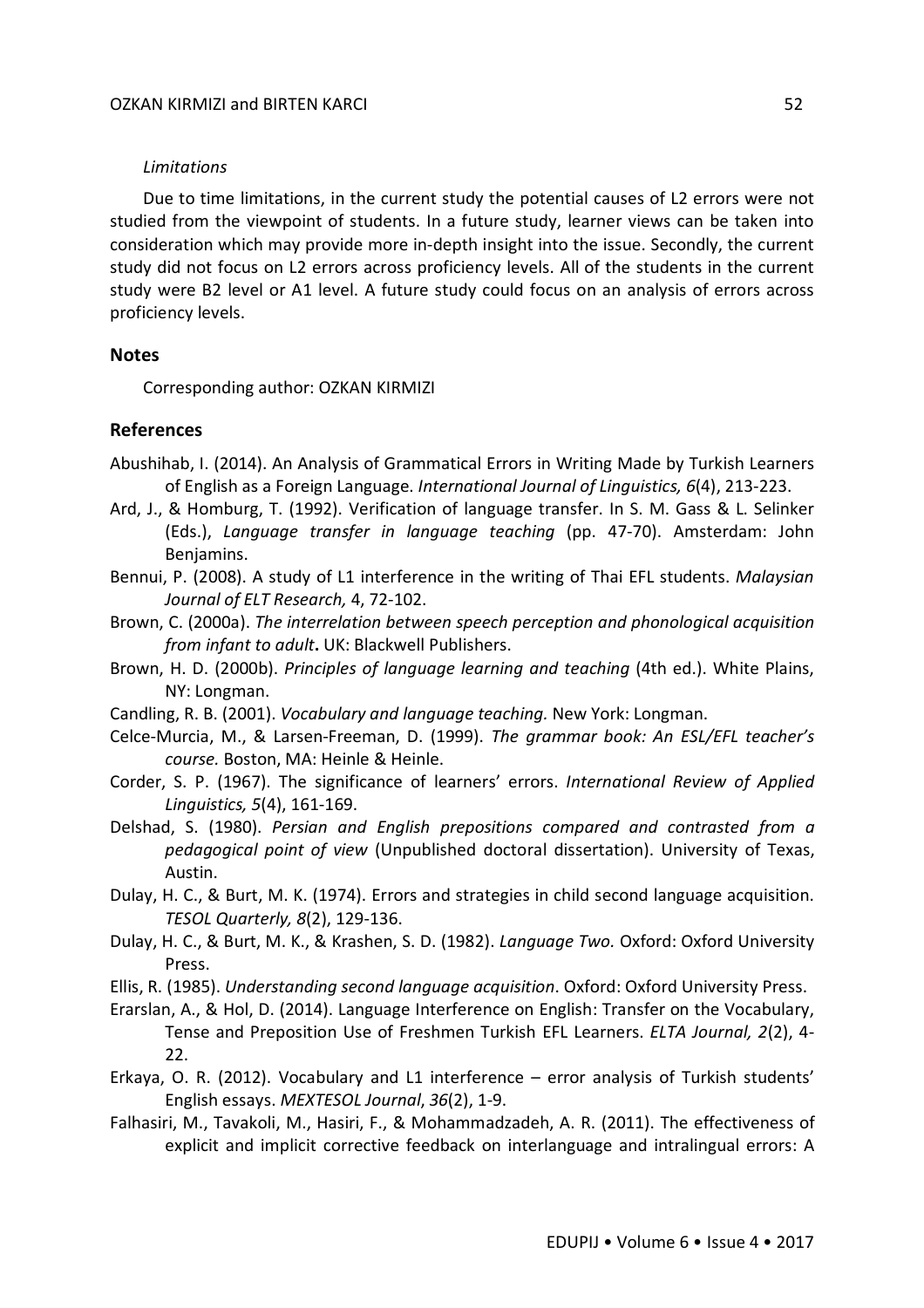case of error analysis of students' compositions. *English Language Teaching, 4*(3), 252-264.

- Ferris, D. (2002). *Treatment of error in second language student writing.* Ann Arbor: University of Michigan Press.
- Fries, C. (1945). *Teaching & Learning English as a Foreign Language.* Ann Arbor: University of Michigan Press.
- Jalali, H., & Shojaei, M. (2012). Persian EFL Students' Developmental versus Fossilized Prepositional Errors. *The Reading Matrix, 12*(1), 80-97.
- Jarvis, S., & Odlin, T. (2000). Morphological type, spatial reference, and language transfer. *Studies in Second Language Acquisition, 22*(4), 535-556.
- Khansir, A. A., & Ilkhani, M. (2016). A Study of Written Grammatical Errors of Iranian EFL Learners at Undergraduate Level. *Theory and Practice in Language Studies*, 6(2), 268- 273.
- Kırkgöz, Y. (2010). An analysis of written errors of Turkish adult learners of English. *Procedia Social and Behavioral Sciences, 2*(2), 4352-4358.
- Koban, D. (2011, July). *A case study of Turkish ESL learners at LaGuardia Community College, NYC error analysis*. Paper presented at the International Conference on Languages, Literature and Linguistics, Singapore.
- Lado, R. (1957). *Linguistic Across Cultures.* University of Michigan Press.
- Mitchell, R., & Myles, M. (2004). *Second language learning theories.* New York: Hodder Arnold.
- Mukattash, L. (1986). Persistence in fossilization. *International Review of Applied Linguistics, 24*(1-4)*,* 187-203
- Omidipour, M. (2014). An analysis of errors in writing among adult Persian learners of English, *International Journal of Language Learning and Applied Linguistics. 5*(3), 176- 187.
- Pittman, G. A. (1966). *Activating the use of English prepositions*. London, UK: Longman.
- Richards, J. C. (1974). *Error analysis: Perspective on second language acquisition*. London, UK: Longman.
- Scott, M., & Tucker, G. R. (1974). Error analysis and English language strategies of Arab students. *Language Learning, 24*(1), 69-97.
- Selinker, L. (1972). Interlanguage. *International Review of Applied Linguistics, 10*(1-4), 209- 230.
- Selinker, L., & Lakshmanan, U. (1992). Language transfer and fossilization: The multiple effects principle. In S. Gass & L. Selinker (Eds.), *Language transfer in language learning* (pp. 197-216). Amsterdam: John Benjamins.
- Takahaski, G. (1996). Perception of space and function of certain English prepositions. *Language Learning*, *19*(3-4), 217-234.
- Tan, H.-M. (2007). A Study of EFL Learners' Writing Errors and Instructional Strategies. *Journal of Kun Shan University, 4*, 113-122
- Wakkad, M. (1980). *Arabic intrusion in the learning of written English in Egyptian preparatory schools* (Unpublished Doctoral Dissertation). Cardiff University, United Kingdom.
- Yuan, H. C. (2014). A Corpus-based Study on the Influence of L1 on EFL Learners' Use of Prepositions. *Theory and Practice in Language Studies, 4*(12), 2513-2521.